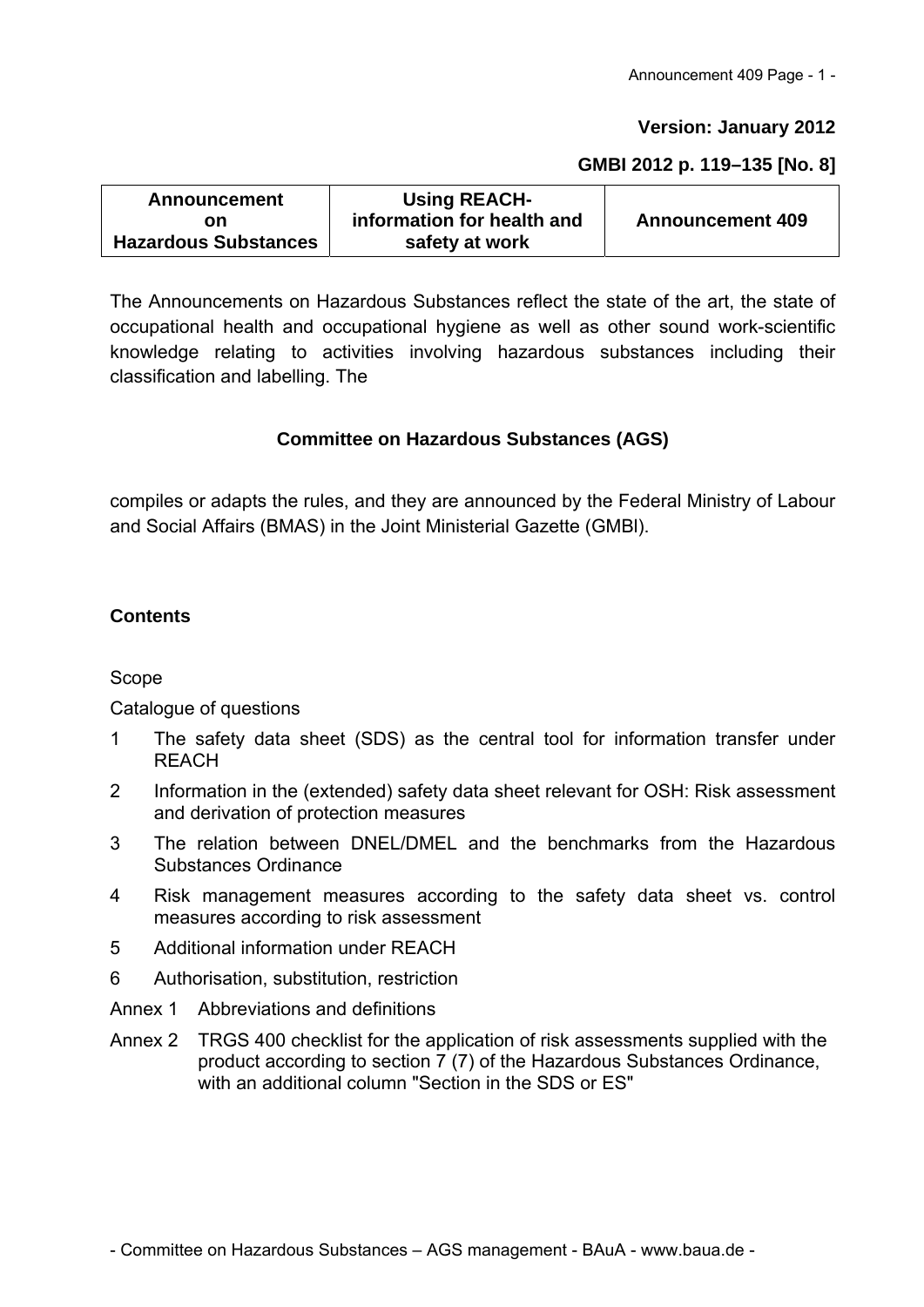# **Scope**

The present catalogue of questions and answers has to be seen in a REACH and OSH context. Its primary aim is to ensure that the contents of the safety data sheet are put to effective use for occupational safety and health purposes. The safety data sheet is the central tool for information transfer under REACH communicating more information than the previous safety data sheets.

It is addressed at employers as the persons responsible for all health and safety concerns. It is meant to enable employers to effectively use any additional information that REACH will provide for meeting their OSH responsibilities. This includes the identification of interfaces with the set of technical rules under the German hazardous substances legislation.

The questions and the answers are worded so as to reflect the various positions represented in the Committee on Hazardous Substances. But unlike a technical rule, the catalogue of questions and answers cannot be considered to enjoy presumption effect. However, some of the key statements in this catalogue are to be included in the technical rule TRGS 400 at a later stage.

The catalogue of questions and answers is not an exhaustive list of interfaces between the REACH Regulation and the German hazardous substances legislation. Adjustments and amendments will follow as soon as final information on specified aspects is available.

## **Catalogue of questions**

The core issues of this catalogue of questions and answers are the following:

- What new information will REACH provide to the employer?
- How can this new information be used for health and safety purposes?
- Where are the interfaces between risk assessments and the exposure scenarios in the extended safety data sheet (eSDS)?
- What information does REACH not supply?

The catalogue of questions and answers does not cover REACH issues that are not related to safety and health at work; information on such issues can be obtained from numerous sources (cf. helpdesks). When referring to classification and labelling we follow the terminology of the GHS Regulation (EC No. 1272/2008, CLP Regulation).

The catalogue's questions are listed below: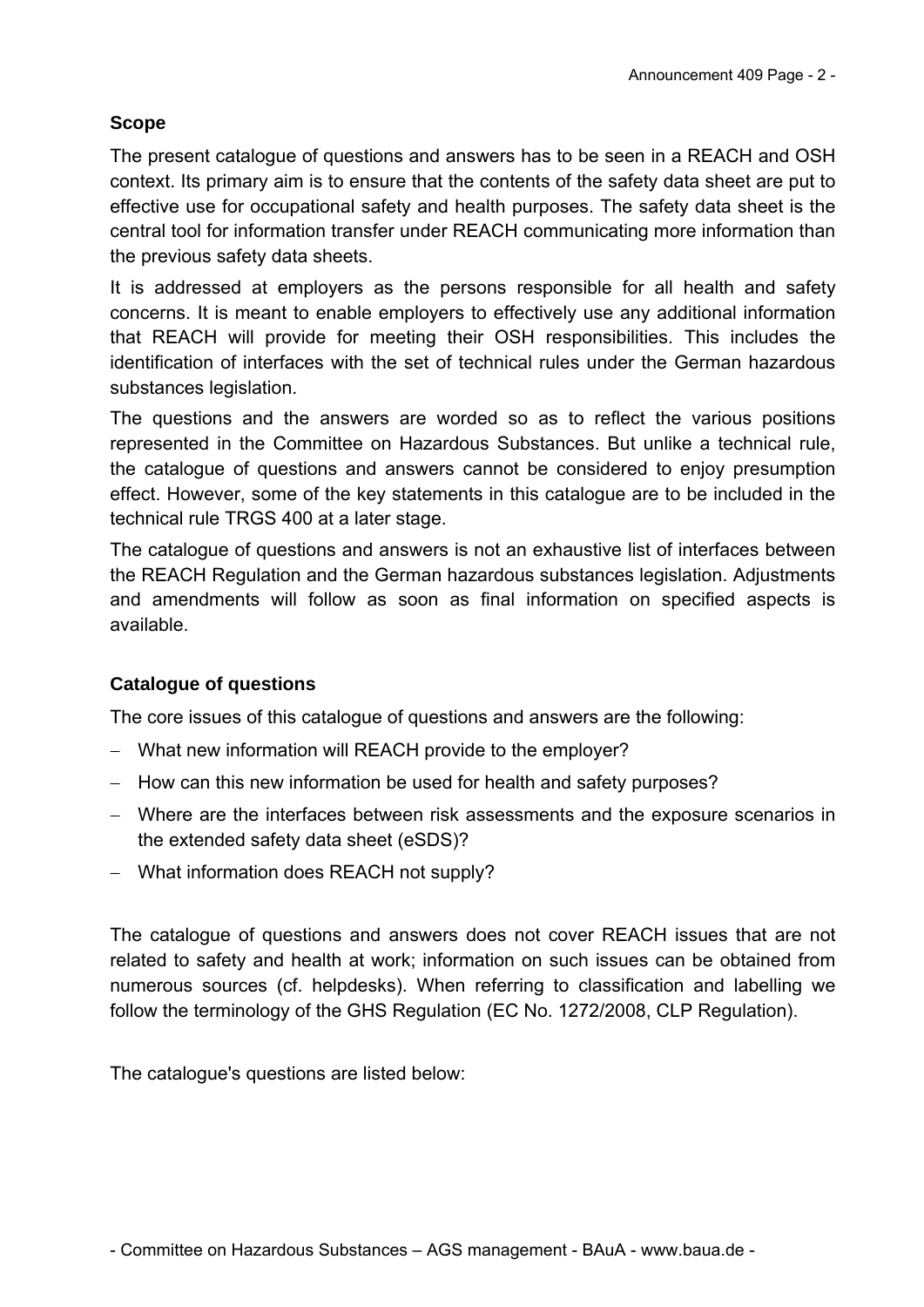# **1 The safety data sheet (SDS) as the central tool for information transfer under REACH**

- Question 1.1: What changes have been introduced for the safety data sheet?
- Question 1.2: May an SDS which does not comply with the REACH format be used for risk assessment by the employer?
- Question 1.3: What is the relevance of the registration number in the safety data sheet?
- Question 1.4: Why does my safety data sheet have no annex?
- Question 1.5: What information must be contained in the exposure scenario (ES) in the annex to the safety data sheet?
- Question 1.6: What is the respective meaning of the terms "use" and "identified use"?

# **2 Information in the (extended) safety data sheet relevant for OSH: Risk assessment and derivation of protection measures**

- Question 2.1: What information can be found in the SDS and/or the eSDS that is necessary for complying with the obligations under the Hazardous Substances Ordinance?
- Question 2.2: How can it be checked whether one's own use is covered by an exposure scenario?
- Question 2.3: Is it permitted to use a substance or mixture in a way that the supplier advises against in the eSDS?
- Question 2.4: How can it be checked whether the operational conditions of the exposure scenario are fulfilled?
- Question 2.5: Do the protection measures described in the eSDS and/or the ES render one's own risk assessment superfluous?
- Question 2.6: Is the duty to obtain information according to section 6 of the Hazardous Substances Ordinance fully covered by the supplier's duty to communicate information under the REACH Regulation?
- Question 2.7: Does the exposure scenario in the eSDS suffice as documentation of the risk assessment according to section 6 (8) of the Hazardous Substances Ordinance?
- Question 2.8: Is the obligation to take the technical rules into account (section 7 (2) of the Hazardous Substances Ordinance) complied with when the risk management measures described in the eSDS have been implemented?
- Question 2.9: Is the obligation to reduce the risks for employees to a minimum or to abolish them (section 7 (4) of the Hazardous Substances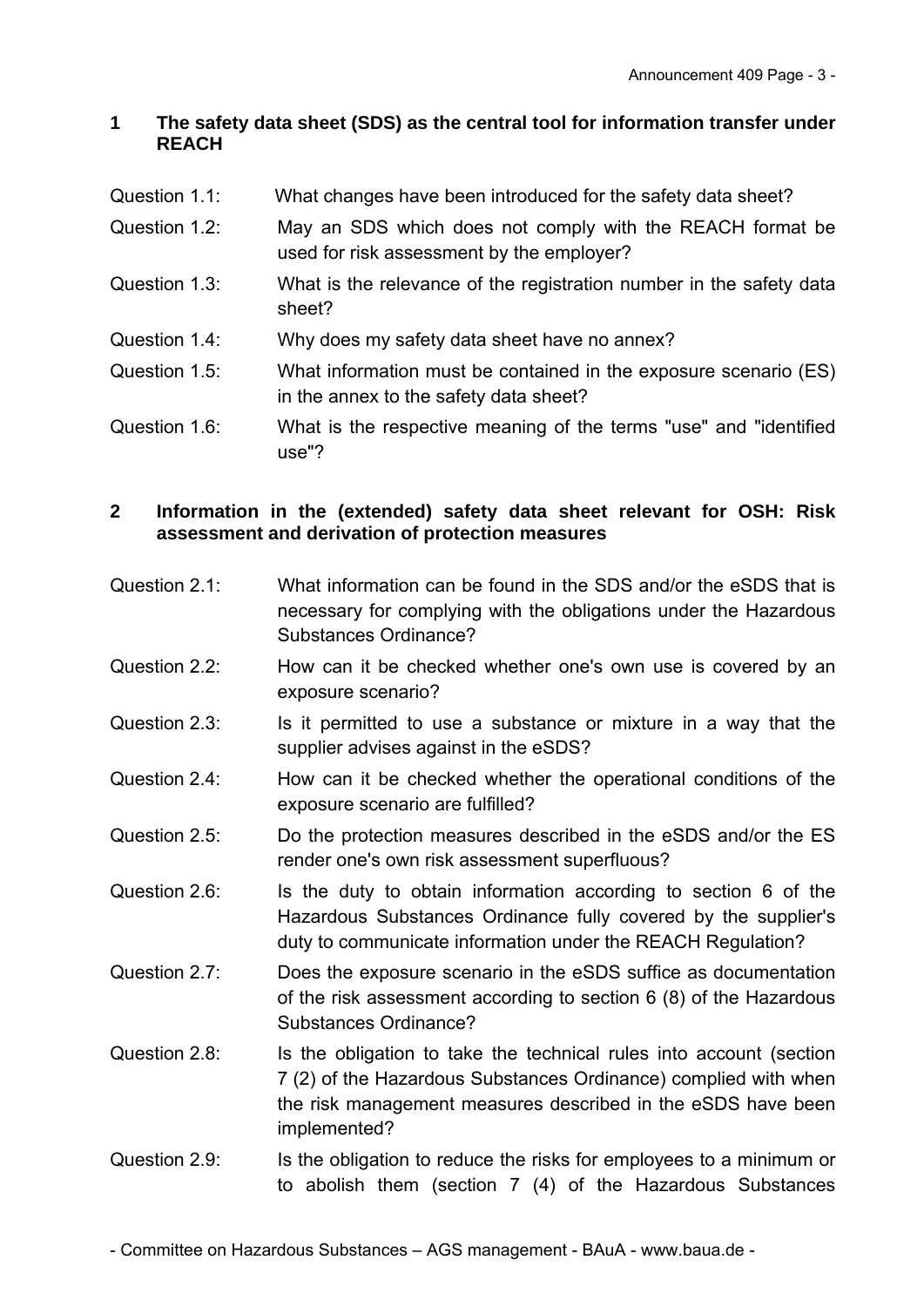Ordinance) complied with when the risk management measures described in the eSDS have been fully implemented?

- Question 2.10: Does the employer have to check the possibility of substitution according to section 6 (1) of the Hazardous Substances Ordinance, or is such a check included in the registration by the person responsible for placing the substance on the market?
- Question 2.11: Does the SDS contain all the necessary information for the selection and use of personal protective equipment (PPE)?
- Question 2.12: Is an exposure assessment to check the achievement of OELs obligatory when the risk management measures described in the eSDS have been implemented?
- Question 2.13: When the risk management measures described in the eSDS have been implemented, can it then be assumed that the DNEL is achieved?
- Question 2.14: Can the DNEL be used as a benchmark for the effectiveness checks according to section 7 (9) of the Hazardous Substances Ordinance?
- Question 2.15: Are all DNELs for the hazardous ingredients always stated in section 8 of the SDS for a mixture?
- Question 2.16: Are the necessary control measures for fire and explosion hazards complied with by implementing the measures described in the eSDS?

## **3 The relation between DNEL/DMEL and the benchmarks from the Hazardous Substances Ordinance**

- Question 3.1: What legally binding value do the OEL and DNELs each have for an employer?
- Question 3.2: What steps have to be taken when the OEL differs from the DNEL or when there is no OEL at all?
- Question 3.3: What does the DMEL mean?
- Question 3.4: What legally binding value does a DMEL have for the employer?
- Question 3.5: Does German hazardous-substances legislation include values comparable to the DMEL?
- Question 3.6: How can the DMEL, together with the associated risk figure, be used in the risk assessment?
- Question 3.7: Are the risk management measures set out in the SDS, which are supposed to guarantee compliance with a DMEL, sufficient?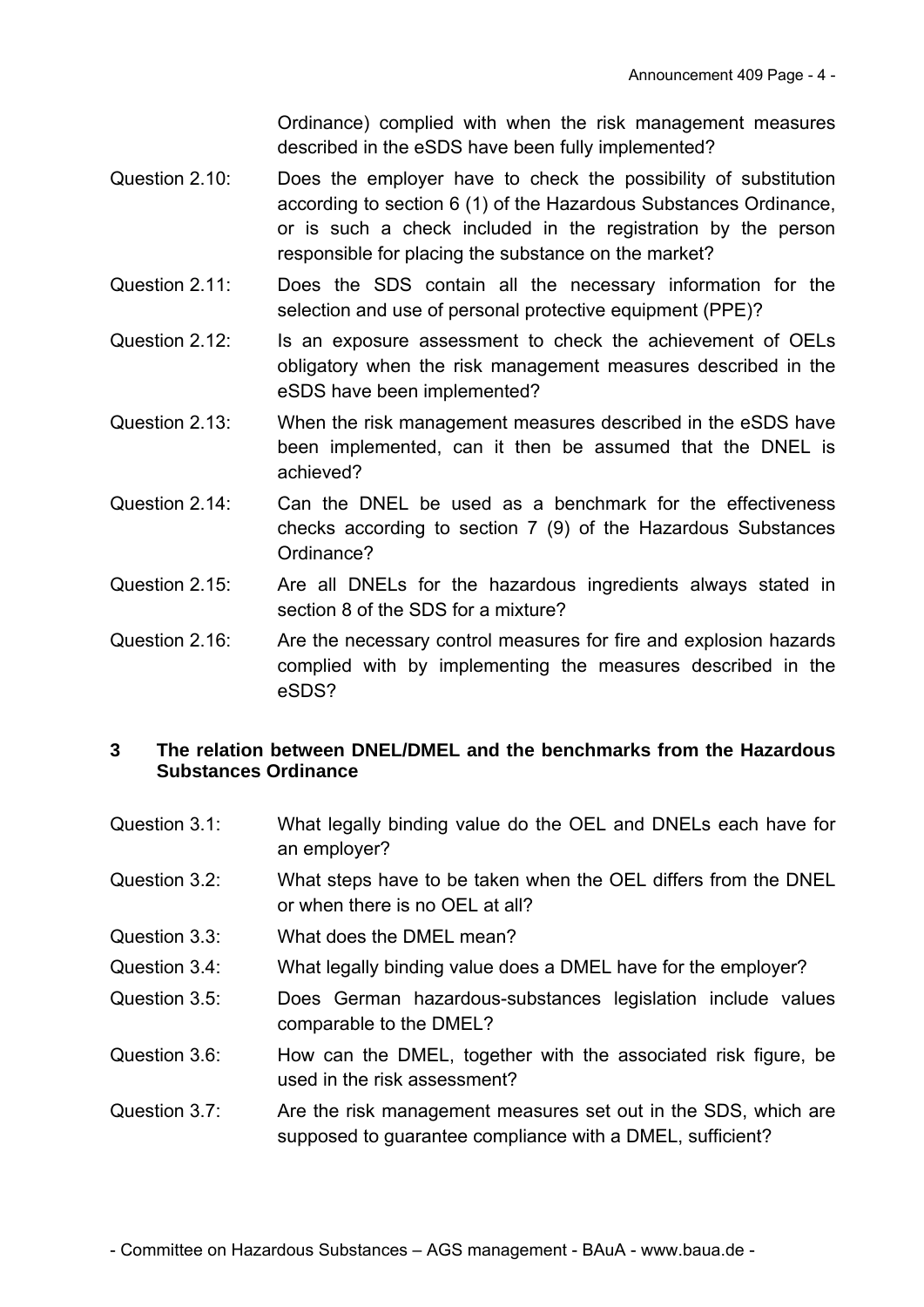#### **4 Risk management measures according to the safety data sheet vs. protection measures according to the risk assessment**

- Question 4.1: Must an existing risk assessment be reviewed after receiving an eSDS?
- Question 4.2: What does the employer have to do if the risk management measures according to the eSDS do not conform to the protection measures according to the existing risk assessment?
- Question 4.3: Is it permitted to implement protection measures that deviate from the risk management measures described in the eSDS?
- Question 4.4: Has the prioritisation of the protective measures been taken into consideration for the risk management measures in the eSDS?

# **5 Additional information under REACH**

- Question 5.1: For what kind of hazardous substances will the employer in future receive "any available and relevant information" according to Article 32 of the REACH Regulation?
- Question 5.2: Which information according to Article 32 of the REACH Regulation can be used for the risk assessment, and which not?
- Question 5.3: What does "waiving" mean?
- Question 5.4: What consequences does it have for employers when waiving is indicated in the eSDS or in information according to Article 32 of the REACH Regulation?
- Question 5.5: What information on articles does the employer receive?

# **6 Authorisation, substitution, restriction**

- Question 6.1: Does the existence of an authorisation under the REACH Regulation render the substitution check according to the Hazardous Substances Ordinance superfluous?
- Question 6.2: Does the employer have to take additional measures according to the Hazardous Substances Ordinance for substances that are included in the candidate list?
- Question 6.3: Are uses of a substance which is listed in Annex XIV of the REACH Regulation (List of substances subject to authorisation) permissible?
- Question 6.4: What are the obligations of an employer in his role as a downstream user when using an authorised substance?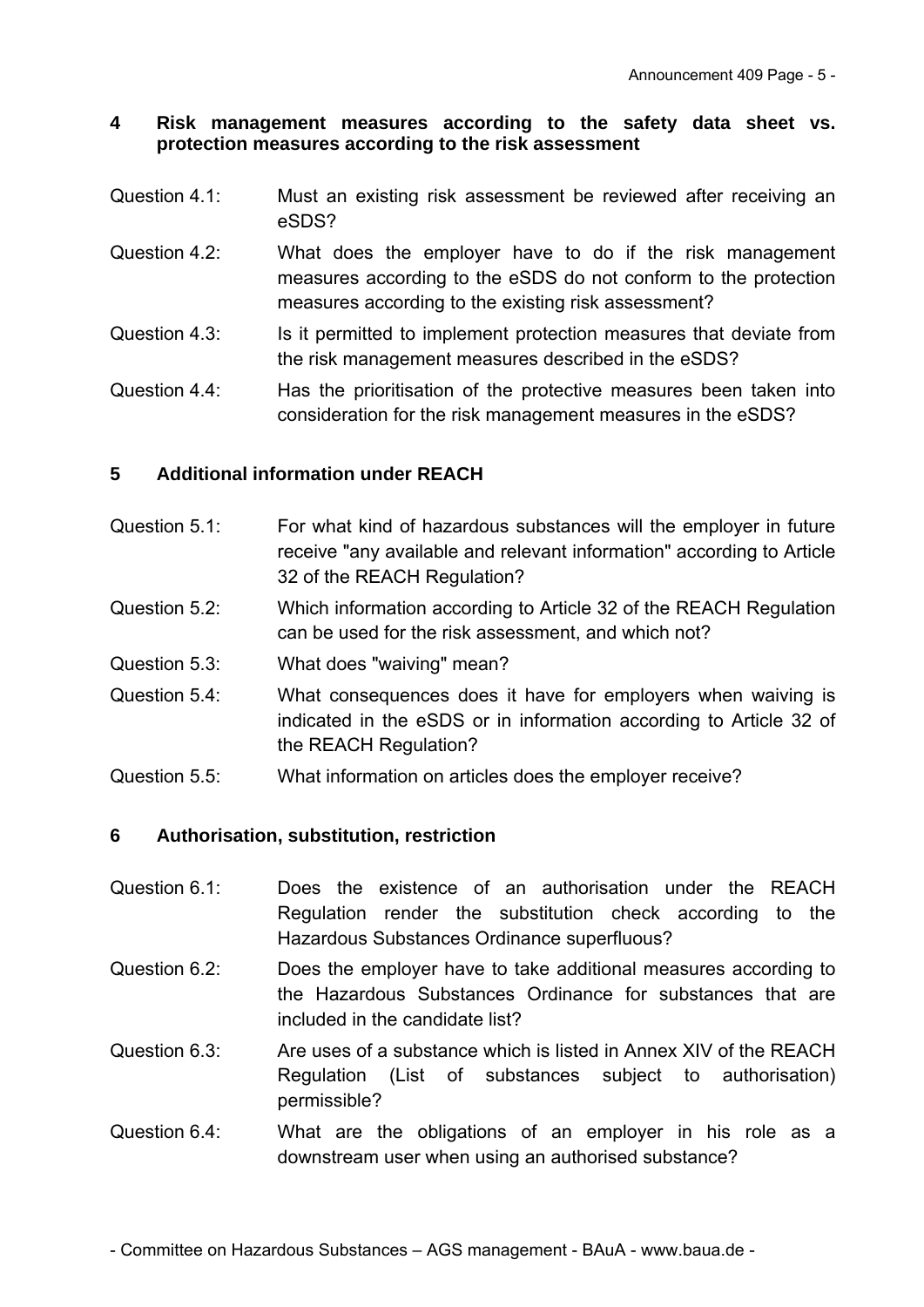- Question 6.5: Are uses of a substance which is listed in Annex XIV of the REACH Regulation (Restrictions) permissible?
- Question 6.6: How does the employer receive information on authorisations and restrictions?

# **1 The safety data sheet (SDS) as the central tool for information transfer under REACH**

Since 1 June 2007 safety data sheets have been regulated by the provisions of Regulation (EC) No. 1907/2006 (called the REACH Regulation in short).

Under REACH the safety data sheet is even more important than it was before. This applies in particular to the "extended safety data sheet" (eSDS) because of its direct link with the chemical safety report according to Article 14 of the REACH Regulation which specifies that the information in the safety data sheet must be consistent with the data in the chemical safety report. The eSDS is a safety data sheet that includes in an annex one or more exposure scenarios (ES) that have to be prepared under certain conditions in the framework of the chemical safety report as specified in the REACH Regulation. Since 1 June 2007 the safety data sheet has to be accompanied by an exposure scenario if the relevant substance has already been registered.

<span id="page-5-1"></span>Article 31 of the REACH Regulation in conjunction with Annex II stipulates that a safety data sheet has to be supplied to downstream users or distributors

- when a substance or mixture meets the criteria for classification as dangerous in accordance with the CLP Regulation (EC) No. 1272/2008 or with Directives 67/548/EEC or 1999/45/EC, or
- meets the criteria for a PBT or vPvB substance, or
- <span id="page-5-2"></span> when the substance as such or when present in a mixture has been placed on the candidate list<sup>[2](#page-5-0)</sup> to be published by ECHA according to Article 59 (10) and this substance exceeds the concentration limits specified in Article 56 (6) of the REACH Regulation, or
- at the request of a downstream user, for mixtures that are not classified as dangerous, but contain at least one substance posing human health or environmental hazards, at least one PBT- or vPvB-substance or one substance on the candidate list above the concentration limits pursuant to Article 31 (3) of the REACH Regulation or one substance for which there is a Community workplace exposure limit.

The supplier has to ensure that the safety data sheet is technically correct and complete. The safety data sheet must enable users to take the necessary measures

<span id="page-5-0"></span> 1 See transition periods for the registration requirements pursuant to Article 23 of the REACH Regulation.

<sup>-</sup> Committee on Hazardous Substances – AGS management - BAuA - www.baua.de -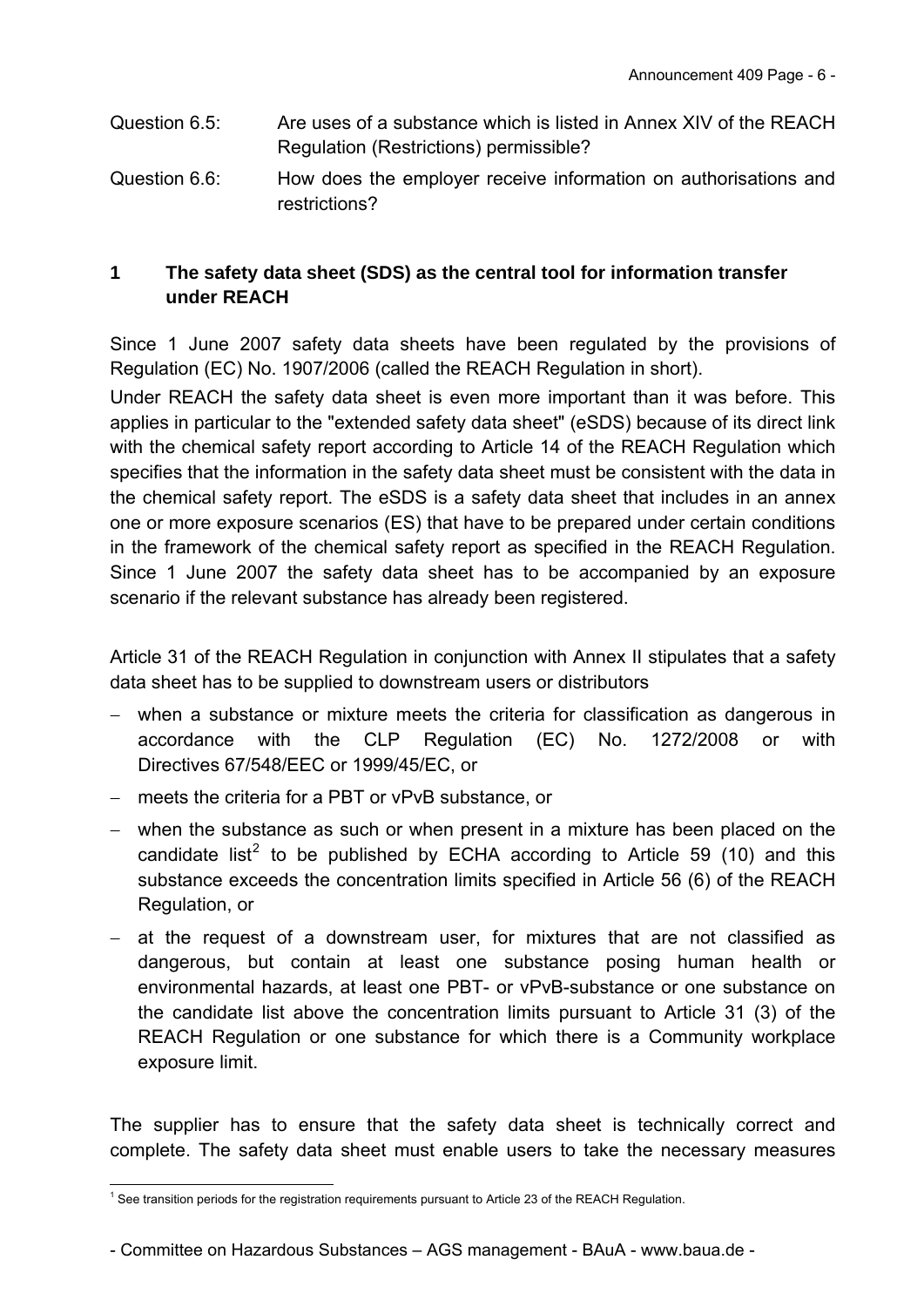regarding the protection of human health, workplace safety and the environment. Attention shall be paid to the fact that any actor in the supply chain shall help to identify intended uses in the context of the registration and include them in the safety data sheet. This applies to all stages of the lifecycle of the substance as resulting from manufacture and identified uses. The identified risks and the resulting risk management measures (RMMS) must also be included in the safety data sheet.

To ensure that the safety data sheets are useful in practice it is essential to have close communication between all actors, from manufacturers to users, on specific information provided in the chemical safety reports and in the safety data sheets, particularly as regards information on use, exposure and risk management measures.

## **Question 1.1: What changes have been introduced for the safety data sheet?**

**Answer:** As compared to the previous provisions (Directive 91/155/EC) the REACH Regulation has changed the requirements for safety data sheets in several points. In formal terms, this concerns the sequence of information on composition and ingredients (now section 3, previously heading 2) and on potential hazards (now section 2, previously heading 3). Substantive changes in the REACH safety data sheet that are particularly relevant under health and safety aspects are shown in the following table:

| Sub-<br>section in<br>the SDS | Additional or extended elements that<br>may be contained in a SDS                              | Number of the question in<br>this catalogue under which<br>more detailed information can<br>be found |  |
|-------------------------------|------------------------------------------------------------------------------------------------|------------------------------------------------------------------------------------------------------|--|
| 1.1                           | Registration number for substances                                                             | 1.3                                                                                                  |  |
| 3.2                           | Registered substances in mixtures                                                              |                                                                                                      |  |
| 1.2                           | Indication of (identified) use(s)                                                              | 1.6                                                                                                  |  |
| 1.2                           | Uses which the supplier advises against                                                        | 2.3                                                                                                  |  |
| 8.1                           | Exposure limits under the aspects of human<br>health (DNEL and DMEL) and environment<br>(PNEC) | $3.1 - 3.7$                                                                                          |  |
| 8.2                           | Protection measures                                                                            | $2.5, 4.1 - 4.4$                                                                                     |  |
| 15.1                          | Authorisation, restrictions                                                                    | $6.3 - 6.6$                                                                                          |  |
| Annex                         | Exposure scenarios                                                                             | 1.4, 1.5                                                                                             |  |

**Table 1: Additional or extended SDS components with relevance for health and safety at work**

For a complete overview of all new information in a safety data sheet, see the ECHA Guidance for Downstream Users $3$ 

- Committee on Hazardous Substances – AGS management - BAuA - www.baua.de -

<sup>-</sup>**<sup>2</sup>** <http://echa.europa.eu/en/candidate-list-table>

<span id="page-6-0"></span><sup>3</sup> ECHA "Guidance for Downstream Users": [http://echa.europa.eu/documents/10162/17226/du\\_en.pdf](http://echa.europa.eu/documents/10162/17226/du_en.pdf)**,** Table 25, New information for the safety data sheet, pp. 123-124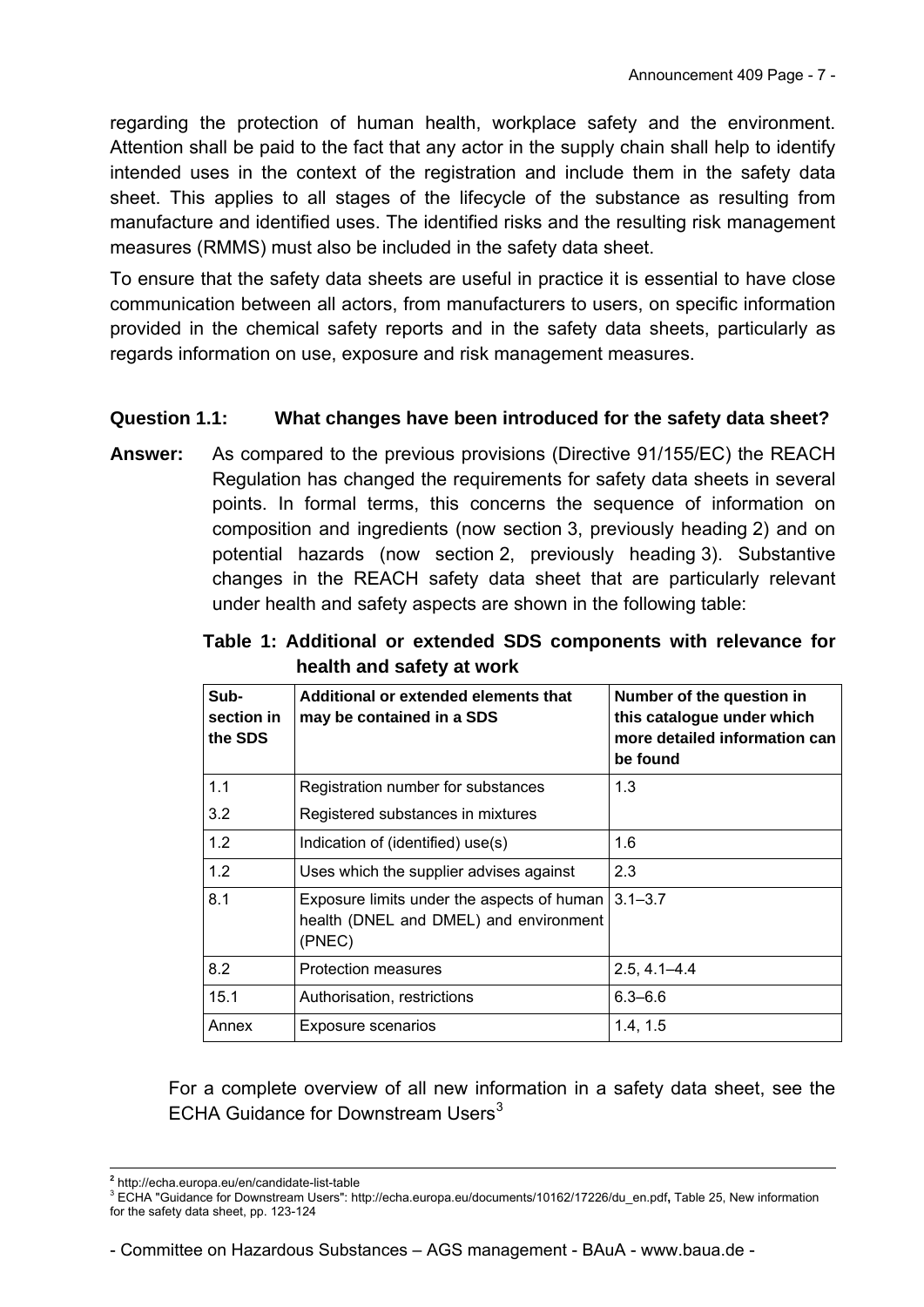#### **Question 1.2: May a safety data sheet which does not comply with the REACH format be used for risk assessment by the employer?**

**Answer:** Yes, it is important for the employer to locate in the safety data sheet and take into consideration the information that they require for the risk assessment in accordance with TRGS 400, irrespective of the formal format of the safety data sheet.

> With the coming into force of the REACH Regulation on 1 June 2007, the EU Directive 91/155/EEC ceased to be effective. The provisions governing safety data sheets were adopted into Article 31 and Annex II of the REACH Regulation with barely any amendments to their content. Deviations from the new provisions played no role for the risk assessment until 1 December 2010, as they were formal in nature.

> On 1 December 2010, the requirements for the safety data sheet were amended in various aspects  $-$  including with regard to content  $-$  by Regulation (EU) No. 453/2010. Transition periods are provided for with regard to sell-off and mixtures already on the market. From 1 December 2012 at the latest, safety data sheets must meet the specifications set out in Annex II of the REACH Regulation in the form as amended by Regulation (EU) No. 453/2010.

## **Question 1.3: What is the relevance of the registration number in the safety data sheet?**

**Answer:** REACH requires that, for substances subject to registration, the registration number shall be mentioned under section 1 of the safety data sheet. This indicates whether the substance has been registered and – to a certain degree – according to what specifications. For substances that have been registered as a transported isolated intermediate, for example, the registration number begins with the digits 08. These substances may only be used under strictly controlled conditions, which the user must confirm to the supplier. The registration number as such does not imply other direct health and safety obligations.

> Where classified substances that are present in a mixture have to be mentioned under section 3 of the safety data sheet, the respective registration numbers must be indicated, if available. This does not imply obligations for the users of mixtures.

#### **Question 1.4: Why does my safety data sheet have no annex?**

**Answer:** Not all safety data sheets need to have an annex. Only those actors in the supply chain who are required to prepare a chemical safety report

- Committee on Hazardous Substances – AGS management - BAuA - www.baua.de -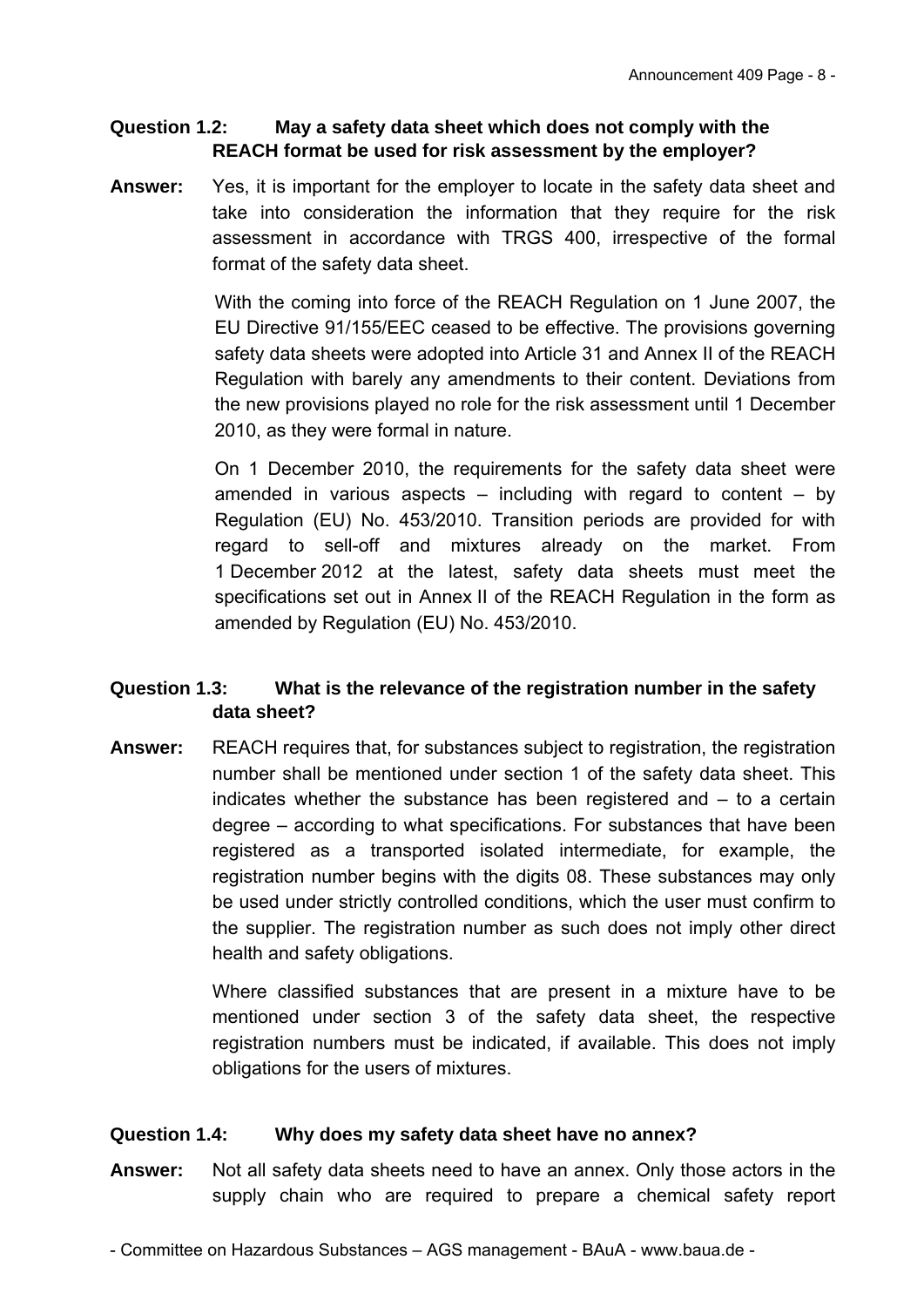according to Articles 14 or 37 of the REACH Regulation place the relevant exposure scenarios in an annex to the safety data sheet (extended safety data sheets = eSDS).

The chemical safety report has to include exposure scenarios only where a substance

- $-$  is manufactured or imported in quantities of ≥ 10 t/a per manufacturer/importer and
- meets the criteria for classification as dangerous or as a PBT or vPvB substance.

There will be no eSDS for substances that have not yet been registered (registration deadlines may be as late as 2018 depending on the substance).

As the preparation of exposure scenarios is not required for mixtures, the associated safety data sheets need not contain an annex.

 According to Article 31 (7) of the REACH Regulation any downstream user who is not required to prepare a chemical safety report (because he uses substances supplied from within the EU for their identified uses) shall include the exposure scenarios, and add other relevant information, when compiling his own safety data sheet for identified uses. He may either submit the relevant information under the individual sections of the SDS itself (notably sections 7 and 8), or he may choose to place the requirements for safe handling in an exposure scenario annexed to his SDS.

# **Question 1.5: What information must be contained in the exposure scenario (ES) in the annex to the safety data sheet?**

**Answer:** An exposure scenario is the set of conditions that describe how the substance is manufactured or used during its life-cycle and how the manufacturer or importer controls, or recommends downstream users to control, exposures of humans and the environment (including the description of risk management measures and operational conditions. This means that the annex to the safety data sheet contains additional information e.g. on maximum concentrations in mixtures.

> The following table shows the format of an ES as recommended in the ECHA guidance on information requirements (Part G).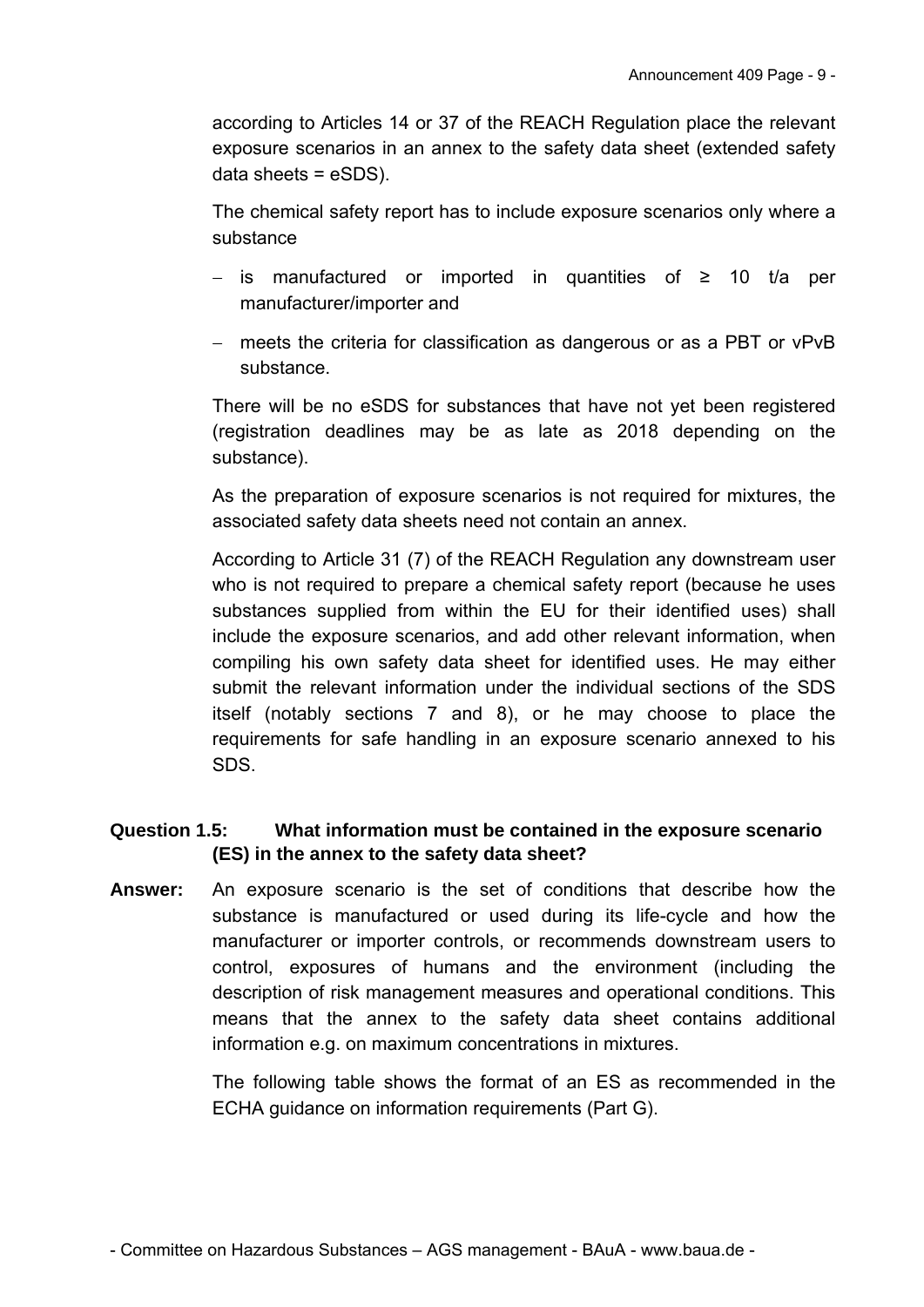Examples of exposure scenarios are given in the "Guidance for Downstream Users"<sup>[4](#page-9-0)</sup>.

| ES<br>section                | <b>Contents</b>                                                                                                            |  |  |  |  |  |
|------------------------------|----------------------------------------------------------------------------------------------------------------------------|--|--|--|--|--|
| 1                            | Short title for exposure scenario                                                                                          |  |  |  |  |  |
| $\overline{2}$               | Description of processes/activities covered in the exposure scenario                                                       |  |  |  |  |  |
|                              | <b>Operational Conditions</b>                                                                                              |  |  |  |  |  |
| 3                            | Duration and frequency of use                                                                                              |  |  |  |  |  |
| 4.1                          | Physical form                                                                                                              |  |  |  |  |  |
| 4.2                          | Product specification                                                                                                      |  |  |  |  |  |
| 4.3                          | Maximum amount used per time or per activity                                                                               |  |  |  |  |  |
| 5                            | Other operational conditions determining exposure                                                                          |  |  |  |  |  |
|                              | Risk management measures for the different target groups                                                                   |  |  |  |  |  |
| 6.1<br>Occupational measures |                                                                                                                            |  |  |  |  |  |
|                              | Consumer-related measures                                                                                                  |  |  |  |  |  |
| 6.2                          | Environment-related measures                                                                                               |  |  |  |  |  |
| 7                            | Waste-related measures                                                                                                     |  |  |  |  |  |
|                              | Prediction of exposure and evaluation of uses by downstream users                                                          |  |  |  |  |  |
| 8                            | Worker exposure                                                                                                            |  |  |  |  |  |
|                              | Environmental exposure                                                                                                     |  |  |  |  |  |
|                              | Consumer exposure                                                                                                          |  |  |  |  |  |
|                              | Derived control values                                                                                                     |  |  |  |  |  |
|                              | Models for exposure prediction                                                                                             |  |  |  |  |  |
| 9                            | Adjustments of exposure predictions                                                                                        |  |  |  |  |  |
|                              | (Guidance on how the downstream user can evaluate whether he works<br>within the conditions set in the exposure scenario.) |  |  |  |  |  |

#### **Table 2: Exposure Scenario Format**

#### **Answer 1.6: What is the respective meaning of the terms "use" and "identified use"?**

**Answer:** Both terms are defined in Article 3 of the REACH Regulation (the definitions can also be found in Annex 1 to this catalogue.)

> Regardless of whether a substance is subject to registration or not, the uses of the substance/mixture have to be listed under section 1.2 of the SDS as far as they are known to the persons preparing the SDS.

> Where there are many possible uses, the safety data sheet does not have to indicate all uses, but only those that are relevant to the recipient of the safety data sheet. This shall include a brief description of what the substance or mixture actually does.

<span id="page-9-0"></span> 4 see [http://echa.europa.eu/documents/10162/17226/du\\_en.pdf.](http://echa.europa.eu/documents/10162/17226/du_en.pdf)

<sup>-</sup> Committee on Hazardous Substances – AGS management - BAuA - www.baua.de -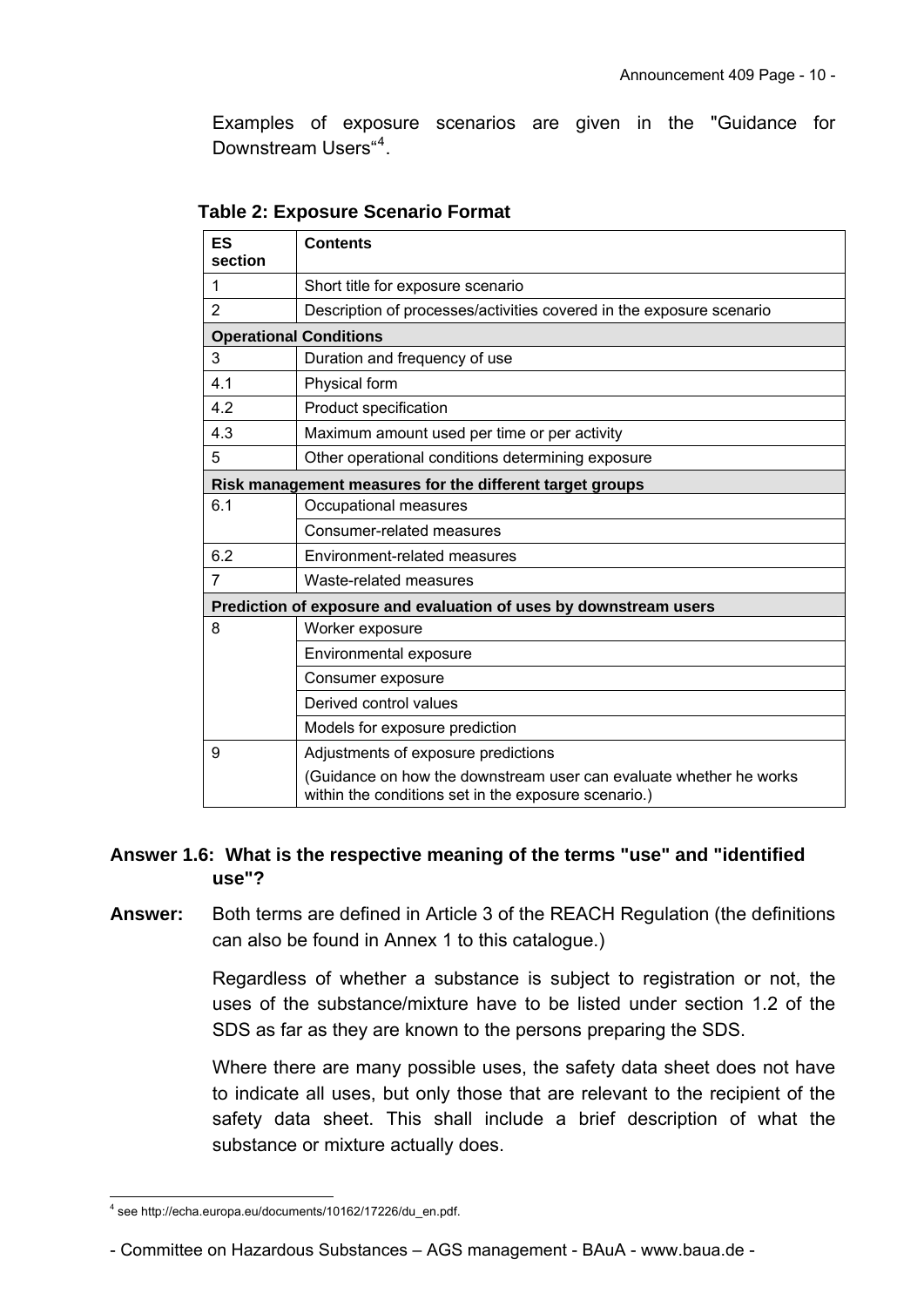There is no prescribed system for the description of uses and identified uses. However, it would be possible in both cases to resort to the descriptor system developed as an option for the description of identified uses in the framework of REACH; it is advised to work with this system. More information about this descriptor system can be found in the ECHA Guidance on Information Requirements<sup>[5](#page-10-0)</sup>.

Where an extended SDS (eSDS) is supplied (see Question 1.1), section 1.2 must contain information on all the identified uses relevant to the recipient of the eSDS. Such information must be consistent with the information set out in the annexed exposures scenarios.

# **2 Information in the (extended) safety data sheet relevant for OSH: Risk assessment and derivation of protection measures**

The safety data sheet (SDS) invariably provides information necessary for carrying out risk assessments and for establishing protection measures. The extended safety data sheet (eSDS) includes, in an annex, further information in the form of exposure scenarios (ES).

When a user is supplied with an eSDS, i.e. an SDS to which an exposure scenario is attached, he has to assess whether his conditions of use are covered by that scenario. The details of such an assessment are described in the ECHA Guidance for Downstream Users<sup>[6](#page-10-1)</sup>. Where the operational conditions are not covered by an ES, the downstream user may have to meet additional requirements under the REACH Regulation. In any case, the employer (downstream user) should take the risk management measures indicated in the SDS and ES into account in his risk assessment.

The following information provided in the ES is relevant in this context:

- $-$  title of the ES; the title may indicate areas of use (e.g. use in industry), product categories (e.g. coatings) and type of use (e.g spraying);
- conditions of use: e.g. type and duration of use of the substance, open or closed processes, quantities used, surroundings in which the substance is used (room size, temperature), large-scale/small-scale application;
- $-$  risk management measures: e.g. technical ventilation, extraction.

-

<span id="page-10-0"></span>**<sup>5</sup>** [http://echa.europa.eu/documents/10162/17224/information\\_requirements\\_part\\_d\\_en.pdf](http://echa.europa.eu/documents/10162/17224/information_requirements_part_d_en.pdf) and

<span id="page-10-1"></span>[http://echa.europa.eu/documents/10162/17224/information\\_requirements\\_r12\\_en.pdf](http://echa.europa.eu/documents/10162/17224/information_requirements_r12_en.pdf)<br>6 see also ECUA Cuidance for Daunatream Usera: Chapter 5 (see EN 4) see also ECHA Guidance for Downstream Users: Chapter 5 (see FN 4)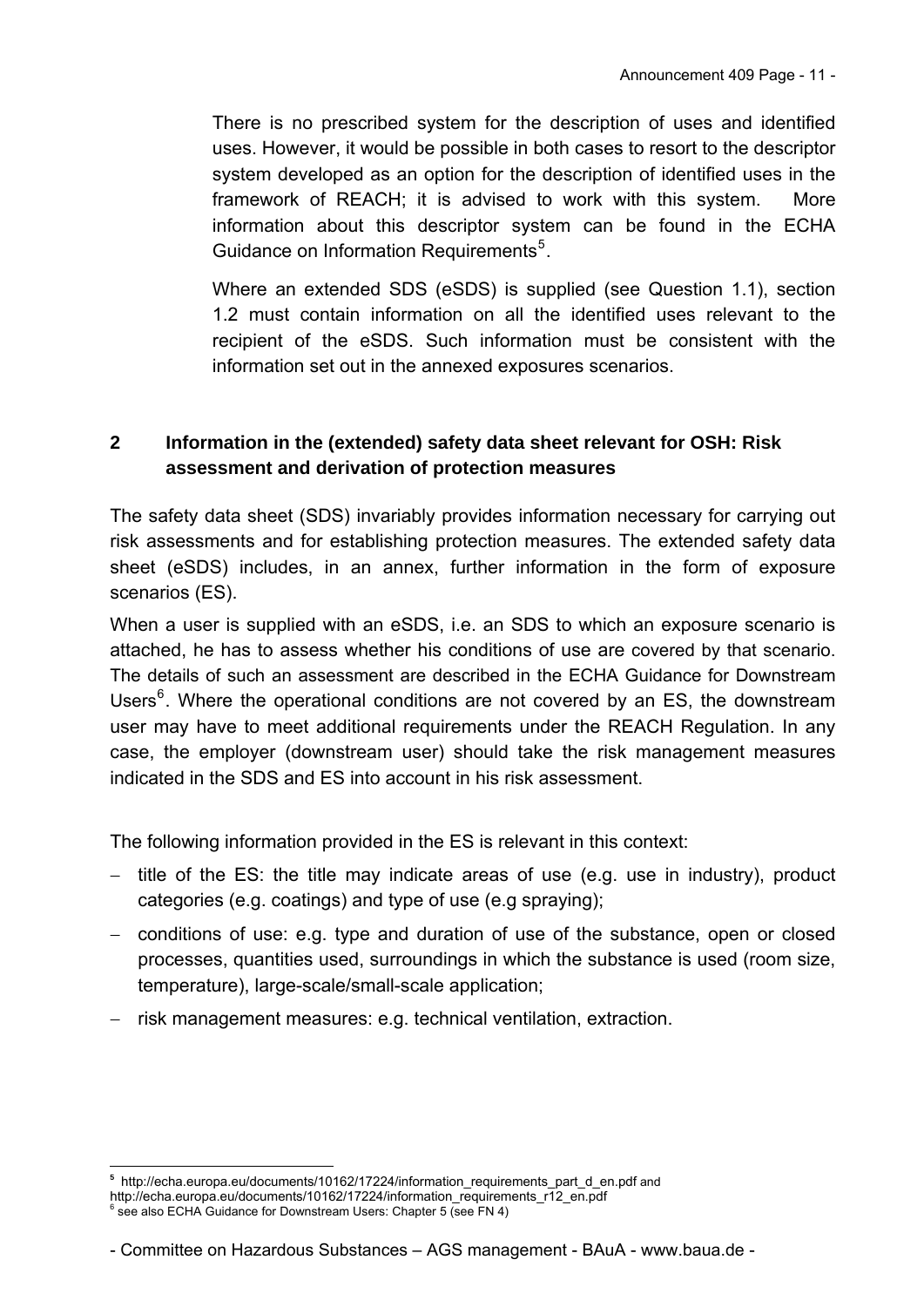## **Question 2.1: What information can be found in the SDS and/or the eSDS that is necessary for complying with the obligations under the Hazardous Substances Ordinance?**

- **Answer:** The SDS and the ES provide information that are helpful for carrying out a risk assessment according to the Hazardous Substances Ordinance, notably for:
	- $-$  establishing the protection measures
	- checking the effectiveness of the protection measures.

In sections 7 "handling and storage" and 8 "exposure controls/personal protection", the SDS describes protection measures as risk management measures. OELs and DNELs may be found under section 8.1 "control parameters" as parameters for assessing the effectiveness of protection measures regarding air at the workplace.

Moreover, exposure scenarios are set out in an Annex to the eSDS. Section 6 ("Risk management measures – occupational measures") supplies further information, for instance on the anticipated effectiveness of the protection measures. This information has to be taken into account when developing or reviewing protection measures in connection with a risk assessment.

When the conditions of use set out in the ES are respected and when the risk management measures described there are applied, the REACH Regulation allows the assumption that all the measures are in place that are needed to ensure that the risks to human health, safety and the environment are adequately controlled<sup>[7](#page-11-0)</sup>.

In how far any additional requirements have to be fulfilled in context of risk assessments is discussed under Question 2.5.

## **Question 2.2: How can it be checked whether one's own use is covered by an exposure scenario?**

**Answer:** Based on the information under SDS section 1.2 "Relevant identified uses of the substance or mixture and uses advised against" and the information given in the exposure scenario the user has to check whether his own use is covered and whether he can use the risk management measures from the SDS or the exposure scenario (ES) for his activities.

> <span id="page-11-0"></span>Even when one's own use is not explicitly mentioned in the ES, it may basically be covered by the ES. In any case, the user has to check whether his conditions of use are identical or comparable with the operational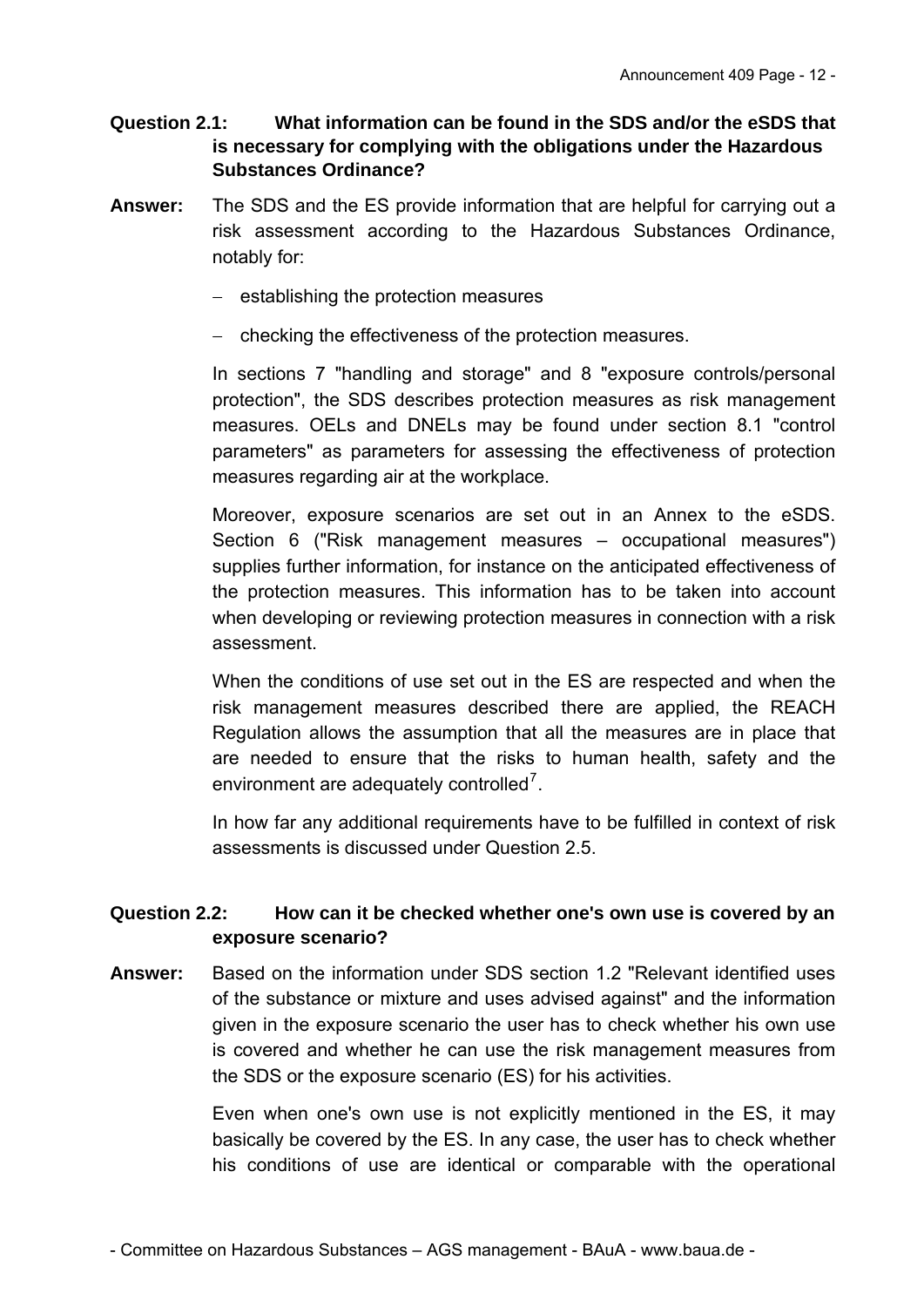conditions indicated in the ES (see Question 2.4). In case of doubt, in-depth compliance checks have to be made along the lines of the European REACH guidance for downstream users. In the end these checks may show compliance with the operational conditions indicating that one's own use is covered be the ES.

The interface between "own use" and "description of use in the SDS / short title for the ES" may produce numerous constellations. For three such constellations the following table indicates possiblities of checking whether one's own use is covered and whether the substance may be used under REACH.

In how far any additional requirements have to be fulfilled in context of risk assessments is discussed under Question 2.5.

|                                        | <b>Example 1</b>                                                                                                                                               | <b>Example 2</b>                                                                                                                                                                                               | <b>Example 3</b>                                                                                                                                                                       |  |  |
|----------------------------------------|----------------------------------------------------------------------------------------------------------------------------------------------------------------|----------------------------------------------------------------------------------------------------------------------------------------------------------------------------------------------------------------|----------------------------------------------------------------------------------------------------------------------------------------------------------------------------------------|--|--|
| "Use of the<br>substance/mixture"      | Building and construction<br>work (SU19) <sup>8</sup>                                                                                                          | Application of solvents                                                                                                                                                                                        | Leather lubricants for<br>industrial use                                                                                                                                               |  |  |
| "Short title" for<br>exposure scenario | Coatings and paints,<br>thinners, paint removers<br>(PC9a)                                                                                                     |                                                                                                                                                                                                                | Recommended<br>restrictions on use<br>(subsection 1.2 SDS): not                                                                                                                        |  |  |
|                                        | Roller<br>application<br><b>or</b><br>brushing (PROC10)                                                                                                        |                                                                                                                                                                                                                | for industrial use                                                                                                                                                                     |  |  |
| Your practice                          | Manual coating of metal<br>parts with brush or roller                                                                                                          | Manual surface cleaning<br>of metal parts                                                                                                                                                                      | Leather lubrication in a<br>shoemaker's workshop                                                                                                                                       |  |  |
| <b>Consequences</b>                    | Your own use is <b>covered</b><br>by the identified use.                                                                                                       | Your own use is not<br>clearly covered by the<br>identified use.                                                                                                                                               | Your own use is not<br>covered by the identified<br>use.                                                                                                                               |  |  |
| <b>Action</b>                          | Risk assessment and<br>establishment/review of<br>protection measures<br>taking ES into account<br>Ensuring compliance with<br>identified conditions of<br>use | Consideration whether<br>the own conditions of use<br>are covered by the SDS.<br>If so, risk assessment<br>and establishment/review<br>of protection measures<br>can be carried out taking<br>ES into account. | Risk assessment and<br>establishment of<br>protection measures<br>cannot be based on the<br>SDS.<br>REACH may entail<br>additional requirements<br>(see also BAuA REACH<br>$Info 5)$ . |  |  |
|                                        |                                                                                                                                                                | If not, the supplier has to<br>be contacted or an own<br>chemical safety report<br>has to be prepared,<br>which may be based on<br>the risk assessment.                                                        |                                                                                                                                                                                        |  |  |

**Table 3: Checking one's own use** 

 7 See Art. 37 (6) of the REACH Regulation

<span id="page-12-0"></span><sup>&</sup>lt;sup>8</sup> The descriptors indicated here are taken from the descriptor system set out in the ECHA Guidance on Information Requirements, Chapter 12: Use Descriptor System: [http://echa.europa.eu/documents/10162/17224/information\\_requirements\\_r12\\_en.pdf](http://echa.europa.eu/documents/10162/17224/information_requirements_r12_en.pdf)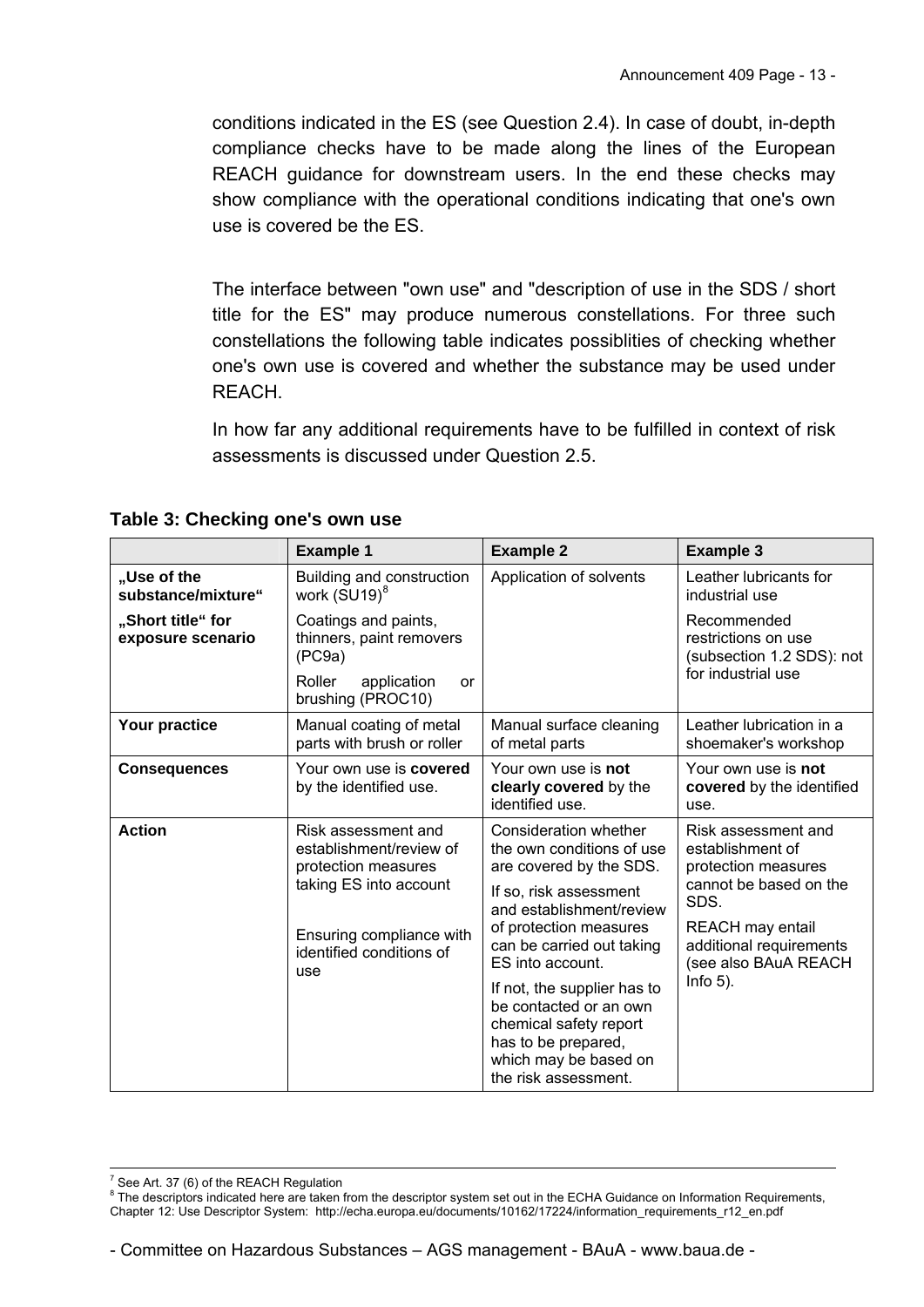### **Question 2.3: Is it permitted to use a substance or mixture in a way that the supplier advises against in the eSDS?**

**Answer:** Yes, even if the supplier advises against a use in section 1.2 of the eSDS, it is in principle permitted. In this case, the risk assessment and the establishment of protective measures cannot be carried out solely on the basis of the SDS. Under the Hazardous Substances Ordinance, there is an obligation to carry out a risk assessment or – if the substance is already being used in the corresponding way – to review and, if necessary, update the existing risk assessment. For further details, please refer to the information in item 4. Under the REACH Regulation, the specifications set out in Article 47 (4) must be observed. For further information in this regard, please refer to question 4.3. Furthermore, it must also be checked whether the use is subject to legal environmental obligations; this catalogue does not, however, examine these in further detail

# **Question 2.4: How can it be checked whether the operational conditions of the exposure scenario are fulfilled?**

**Answer:** In the exposure scenario the operational conditions are described by a range of factors that determine exposure (e.g. amounts used, concentration, temperature, frequency). The respective risk management measures are also set out. The case is simple when all parameters of the described exposure scenario are identical with one's own conditions of use.

> If some of your operating conditions differ from those in the exposure scenario, you can nevertheless operate within the conditions of the exposure scenario. Individual differing conditions may be compensated by changing other parameters. The possibility of changing individual paramenters is defined as "scaling" and described in the guidance on REACH (Guidance on Information Requirements and Chemical Safety Assessment Part G "Extending the SDS", Appendix  $G-1^9$  $G-1^9$ ). With the last item of the exposure scenario the person responsible for placing the substance on the market provides assists the user in evaluating whether he works within the boundaries of the ES by including references to the tools or methods he himself used for the preparation of the exposure scenario. In this context the user may take into account whether any advice on risk management measures is included. (Guidance on Information Requirements and Chemical Safety Assessment Part D "Exposure Scenario Building" D8.2 "Advice to DU to check whether he works within the boundaries set by the  $ES''$ )<sup>[10](#page-13-1)</sup>.

<span id="page-13-2"></span><span id="page-13-1"></span><span id="page-13-0"></span> 9 http://echa.europa.eu/documents/10162/17224/information\_requirements\_part\_d\_en.pdf  $10$  See FN 5 Link 1.

<sup>-</sup> Committee on Hazardous Substances – AGS management - BAuA - www.baua.de -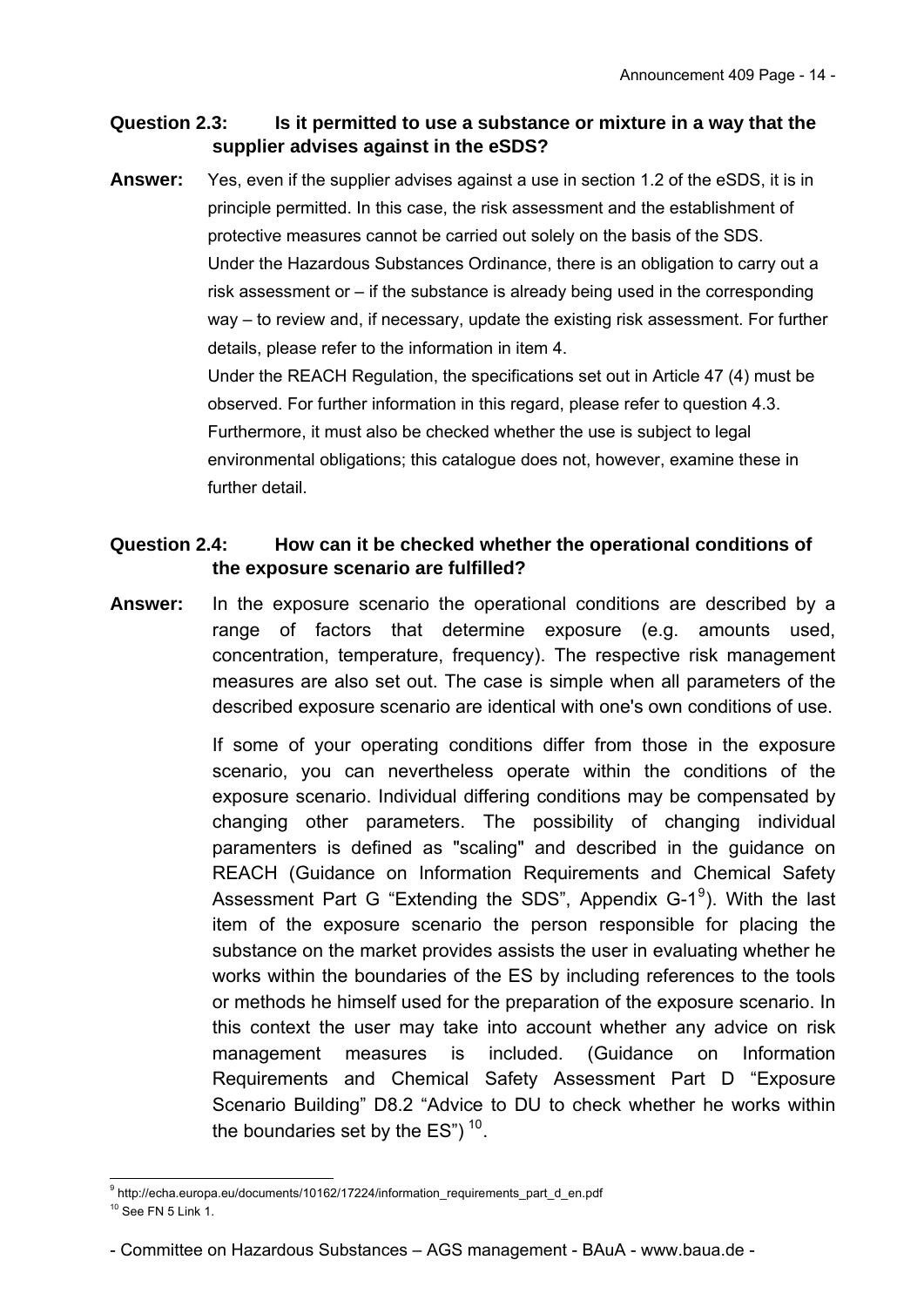#### **Question 2.5: Do the protection measures described in the eSDS and/or the ES render one's own risk assessment superfluous?**

**Answer:** No, but the exposure scenario provides valuable information for the risk assessment and for the identification of health and safety measures.

> Under certain circumstances the ES may be directly used for certain parts of the risk assessment: According to section 6 (7) of the Hazardous Substances Ordinance the ES may be used as a risk assessment supplied with the product if it meets the requirements set out in Annex 2 to technical rule TRGS 400. Annex 2 of the technical rule TRGS 400 is a checklist for judging whether the quality of the information in the safety data sheet meets the required standard for a risk assessment supplied with the product.

> This checklist is reproduced in Annex 2 to this document; and additional column SDS/ES has been added to connect it directly to the safety data sheet. At least items 1 and 2 (a) to (e) of the table attached in Annex 2 must be answered with "yes" for the risk assessment supplied with the product to be used according to item 5.2 of technical rule TRGS 400. For any other items which may have been answered with "no" the employer must independently gather information and take it into account when laying down the protection measures.

# **Question 2.6: Is the duty to obtain information according to section 6 of the Hazardous Substances Ordinance fully covered by the supplier's duty to communicate information under the REACH Regulation?**

**Answer:** No. The employer continues to be required to consider in particular substitution possibilities. He must also identify hazardous substances in articles to which workers may be exposed e.g. during processing.

> According to REACH the employer receives information on selected substances in articles. However, this applies only to those substances that have been selected as candidates for inclusion in an authorisation procedure<sup>[1](#page-5-1)</sup>. The information must be passed on automatically, a specific format is not required.

> Moreover, the employer must identify the risks from substances that are produced only when using other substances. Whether more information on such substances will be available under REACH remains to be seen.

> Basically the exposure scenario and hence the eSDS have to provide information covering the entire life-cycle of a substance and outline possible degradation, transformation, or reaction processes. In how far this includes information on the properties of any resulting sustances and the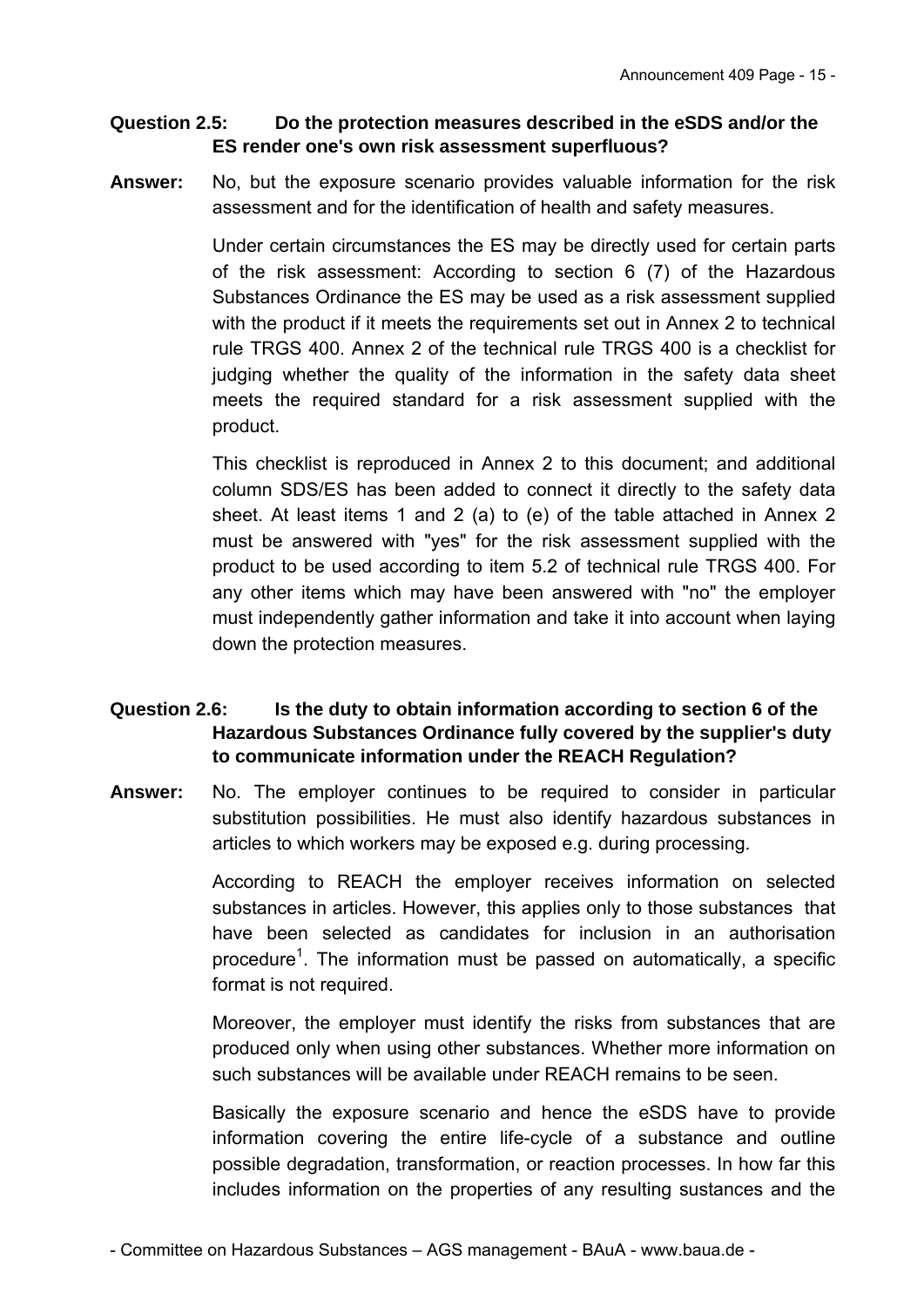corresponding risk management measures has not yet been settled conclusively.

# **Question 2.7: Does the exposure scenario in the eSDS suffice as documentation of the risk assessment according to section 6 (8) of the Hazardous Substances Ordinance?**

**Answer:** Not fully. The exposure scenario can be a "risk assessment supplied with the product"; see also Question 2.5 and Annex 2. However, as a rule it has to be more specific in terms of the operating conditions. It is also supposed to include information concerning reviews of the effectiveness of protection measures, e.g. review schedules, and responsibilites.

# **Question 2.8: Is the obligation to take the technical rules into account (section 7 (2) of the Hazardous Substances Ordinance) complied with when the risk management measures described in the eSDS have been implemented?**

**Answer:** No. The employer has to check whether the risk management measures specified in the eSDS are consistent with the technical rules announced by the German Ministry of Labour and Social Affairs (BMAS) or show that they are equivalent. Here, the prioritisation of the protective measures according to the Hazardous Substances Ordinance must also be observed. The REACH Regulation also includes specifications for this in the guidelines<sup>[11](#page-15-0)</sup>.

# **Question 2.9: Is the obligation to reduce the risks for employees to a minimum or to abolish them (section 7 (4) of the Hazardous Substances Ordinance) complied with when the risk management measures described in the eSDS have been fully implemented?**

- **Answer:** Only in part. The eSDS informs about
	- the provision of suitable work equipment and adequate maintenance procedures,
	- $-$  limits to the duration and extent of exposure, and
	- suitable work processes.

-

As far as the other requirements of section 7 (4) of the Hazardous Substances Ordinance are concerned, the employer has check in how far his operational conditions require further measures to be taken.

<span id="page-15-0"></span><sup>&</sup>lt;sup>11</sup> Guidance on information requirements and chemical safety assessment, Part D: Exposure Scenario Building; p. 32 and p. 60 and Guidance on information requirements and chemical safety assessment, Chapter R.13: Risk management measures and operational conditions; p. 9 and p. 23; [\(http://echa.europa.eu/documents/10162/17224/information\\_requirements\\_r13\\_en.pdf\)](http://echa.europa.eu/documents/10162/17224/information_requirements_r13_en.pdf).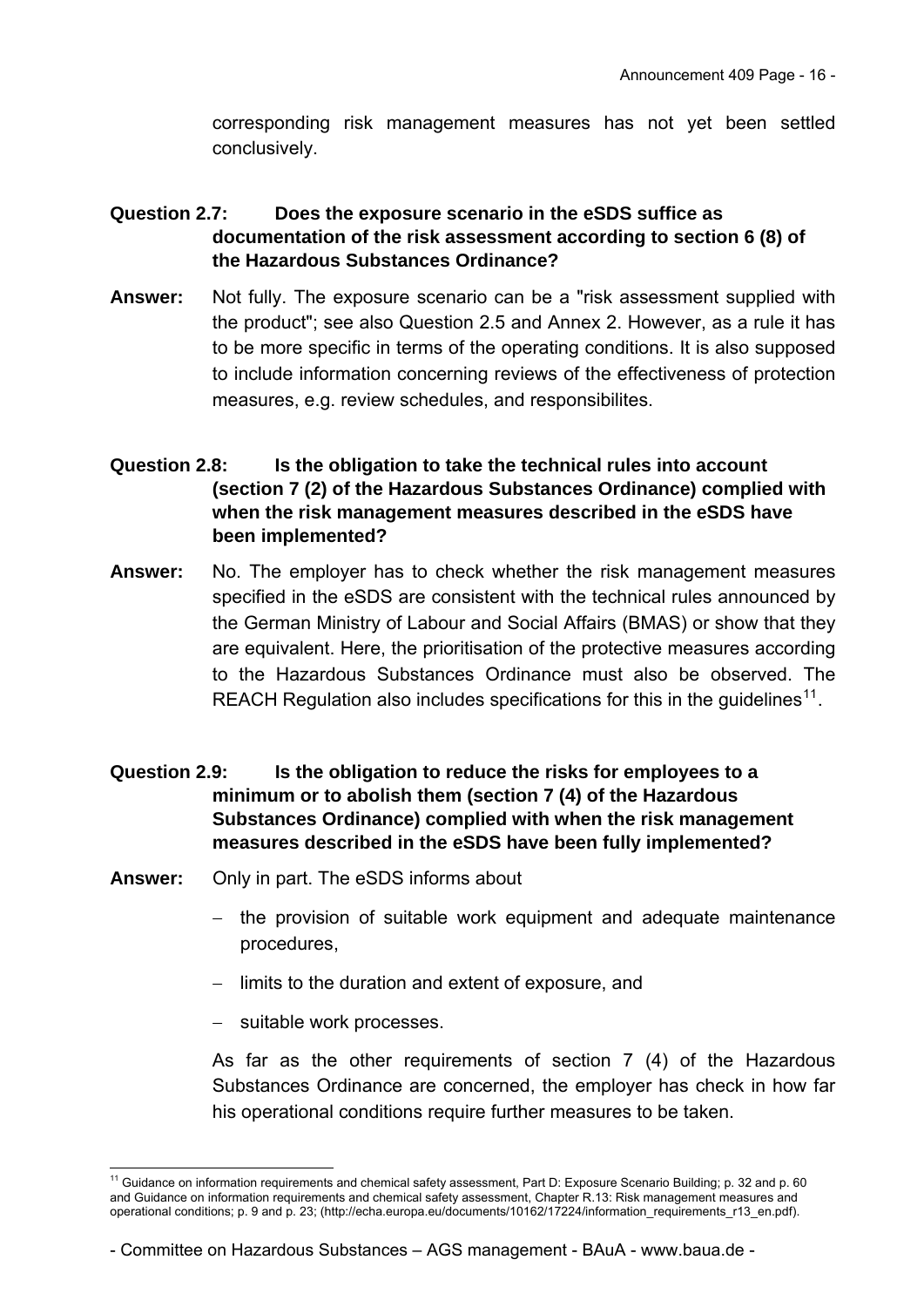- **Question 2.10: Does the employer have to check the possibility of substitution according to section 6 (1) of the Hazardous Substances Ordinance, or is such a check included in the registration by the person responsible for placing the substance on the market?**
- **Answer:** Registration does not include an analysis of substitution possibilities. This means that the employer has to analyse the possibilities of substitution as provided for in section 6 (1)(2)(4) of the Hazardous Substances Ordinance.

## **Question 2.11: Does the safety data sheet contain all the necessary information for the selection and use of personal protective equipment (PPE)?**

**Answer:** No. The SDS must only include the information on the suitability of PPE for substance and product-specific risks as requested in section 8, e.g. on the type of material and the maximum time of use. Information on cleaning, maintenance and storage of the PPE and problems for employees have to be obtained from the PPE supplier, from the technical rules and from the accident insurance funds.

> In general, the prioritisation of the protective measures according to section 7 (4) of the Hazardous Substances Ordinance must be taken into consideration before PPE is used.

# **Question 2.12: Is an exposure assessment to check the achievement of OELs obligatory when the risk management measures described in the eSDS have been implemented?**

**Answer:** Yes. The effectiveness of technical precautionary measures also depends on the environmental conditions and the current technical state, e.g. of an extraction system. If necessary, the exposure has to be determined (through measurements or similar assessment procedures) to check the effectiveness of the precautionary measures. At any rate, compliance with OELs is imperative (see also Question 3.1). Exposure shall be determined along the lines of technical rule TRGS 402.

# **Question 2.13: When the risk management measures described in the eSDS have been implemented, can it then be assumed that the DNEL is achieved?**

**Answer:** Not automatically. According to REACH the risk management measures guarantee compliance with the DNEL established by the person responsible for placing the substance on the market. However, this is no release from the obligation to conduct checks of the effectiveness of such measures as required by the Hazardous Substances Ordinance.

- Committee on Hazardous Substances – AGS management - BAuA - www.baua.de -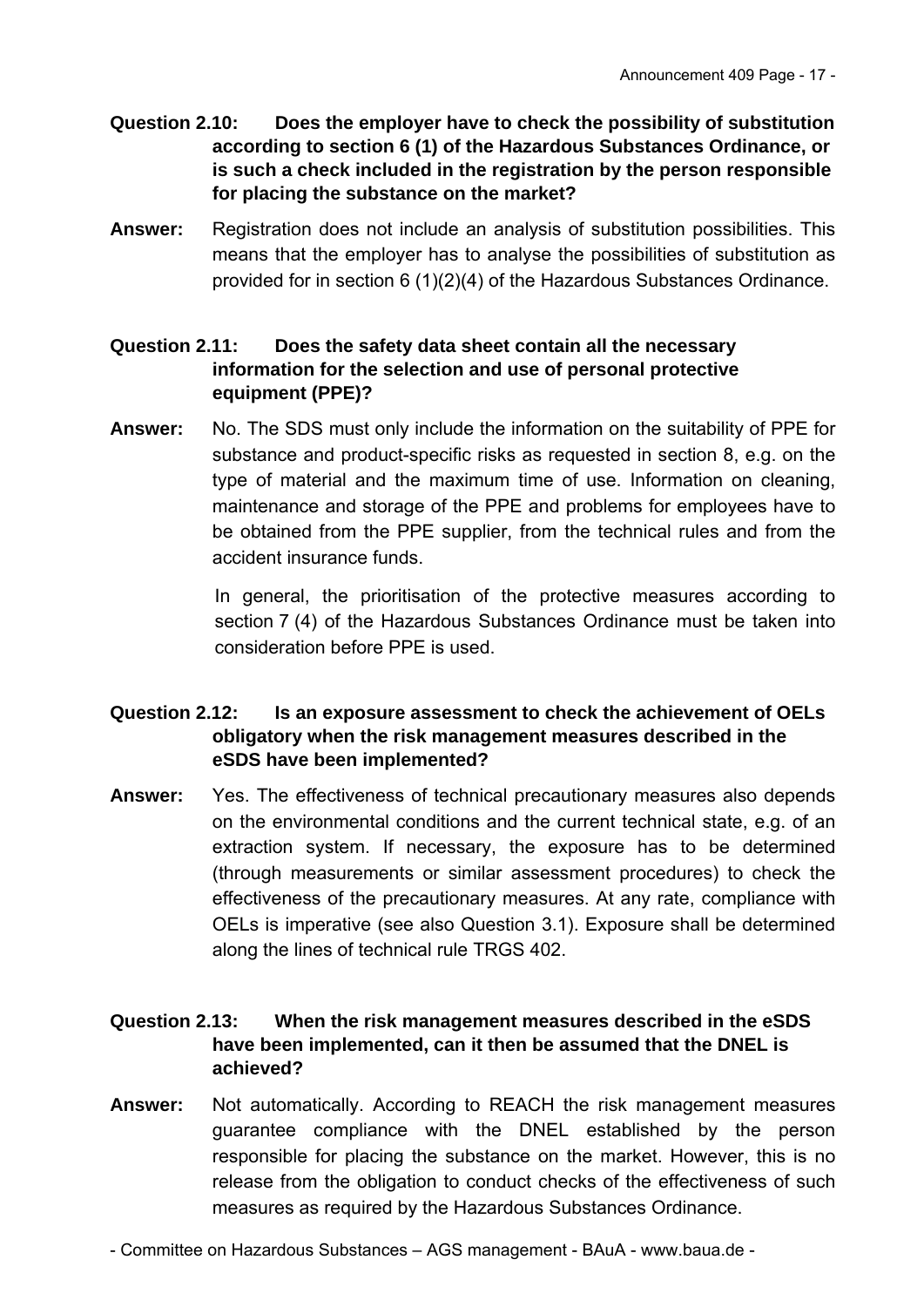#### **Question 2.14: Can the DNEL be used as a benchmark for the effectiveness checks according to section 7 (9) of the Hazardous Substances Ordinance?**

**Answer:** Yes. But this does not automatically imply that measurements have to be conducted. The DNEL may be used to check the effectiveness of the protection measures by benchmarking against the determined level of exposure. Technical rule TRGS 402 describes suitable methods for exposure determination.

# **Question 2.15: Are all DNELs for the hazardous ingredients always stated in section 8 of the SDS for a mixture?**

**Answer:** Not necessarily. According to Annex II of the REACH Regulation, the SDS need only state the DNELs that have been used as a standard for derived risk management measures in associated exposure scenarios.

> If the employer requires the DNEL of a constituent for their risk assessment and realises that the constituent is registered because subsection 3.2 contains a registration number, they should request the inhalative DNEL for workers from the manufacturer or supplier of the mixture in accordance with section 6 (2) of the Hazardous Substances Ordinance.

# **Question 2.16: Are the necessary control measures for fire and explosion hazards complied with by implementing the measures described in the eSDS?**

**Answer:** No. Section 11 of the Hazardous Substances Ordinance, in particular, requires additional checks to identify risks arising for instance from potentially explosive atmospheres, from the presence of ignition sources or from storage together with other hazardous substances. For further information in this regard, please refer to the technical rules TRGS 720, 721, 722 and 800.

# **3 The relation between DNEL/DMEL and the benchmarks from the Hazardous Substances Ordinance**

To assess the risks to human health the REACH Regulation requires the registrant to determine "derived no-effect levels" (DNELs) when preparing the chemical safety report. For this purpose, DNELs are determined for all relevant routes of exposure (inhalative, dermal or oral). These values are communicated to the employer in the safety data sheet. For the person responsible for placing the substance on the market the DNELs serve as benchmarks for the derivation of risk management measures. Within the framework of this catalogue of questions, particular consideration is made of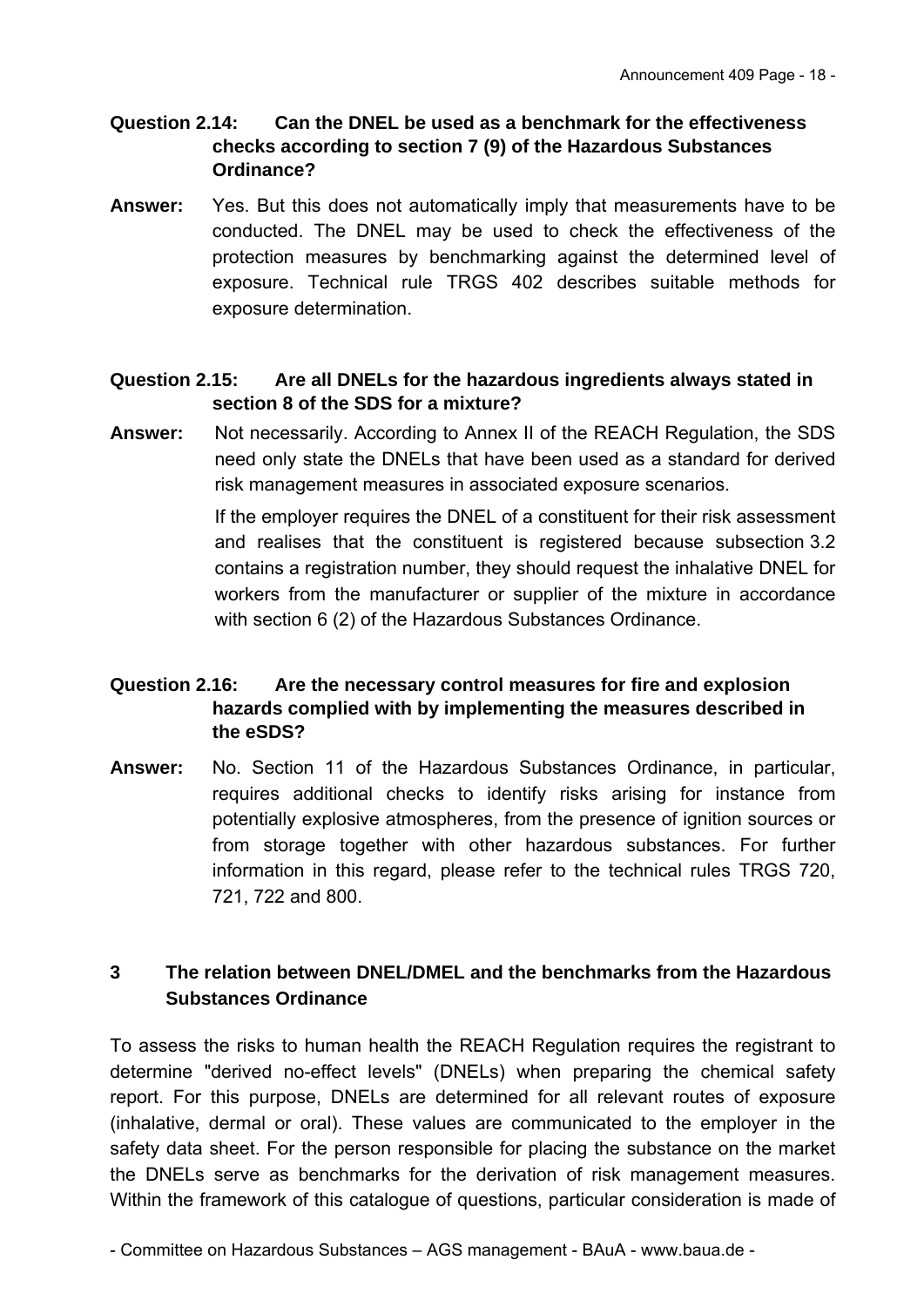DNELs for the inhalation route, since the OEL, as an essential benchmark under the Hazardous Substance Ordinance, only relates to this route.

The risk characterisation<sup>[12](#page-18-0)</sup> in the context of the chemical safety report is targeted at a comparison of human exposures with the established DNELs. When DNELs are achieved, human health is not at risk and no further protection measures are needed.

For carcinogenic and mutagenic substances without a threshold value, a value called DMEL (derived minimal effect level) can be determined. In contrast to the DNEL, the DMEL is not defined in the REACH Regulation; rather, it is a value introduced in the guidance<sup>[13](#page-18-1)</sup>, which is not legally binding. Unlike with a DNEL, it is not possible to rule out the occurrence of harmful effects on health at an air concentration matching the DMEL.

# **Relation between the DNEL and OEL**

# **Question 3.1: What legally binding value do OELs and a DNELs each have for an employer?**

**Answer:** Occupational exposure limits (OELs) are the workplace limits that are legally binding on employers in Germany. According to item 5.3.2 (3) of technical rule TRGS 402, inhalative DNELs act as guidance to assess whether the protection measures taken are adequate in those cases where no OEL is available.

# **Question 3.2: What steps have to be taken when the OEL differs from the DNEL or when there is no OEL at all?**

**Answer:** Where the OEL is stricter than the DNEL, the employer has to comply with the OEL. Where the DNEL is sticter than the OEL, the OEL has to be reviewed by the Committee on Hazardous Substances (AGS). In these cases employers are advised to contact the Committee on Hazardous Substances<sup>[14](#page-18-2)</sup>. If there is no OEL for a particular substance but a DNEL, the DNEL should serve as yardstick that can be taken into account when assessing the risk or checking effectiveness.

<sup>&</sup>lt;sup>12</sup> Annex I (6) of the REACH Regulation

<span id="page-18-1"></span><span id="page-18-0"></span><sup>13</sup> Guidance on information requirements and chemical safety assessment; Chapter R.8: Characterisation of dose [concentration]-response for human health, [\(http://echa.europa.eu/documents/10162/17224/information\\_requirements\\_r8\\_en.pdf](http://echa.europa.eu/documents/10162/17224/information_requirements_r8_en.pdf))<br><sup>14</sup> Committee on Hazardous [Substances \(AGS\), Secretariat; Federal Institute for Occupational Safety and Health](http://echa.europa.eu/documents/10162/17224/information_requirements_r8_en.pdf) (B

<span id="page-18-2"></span>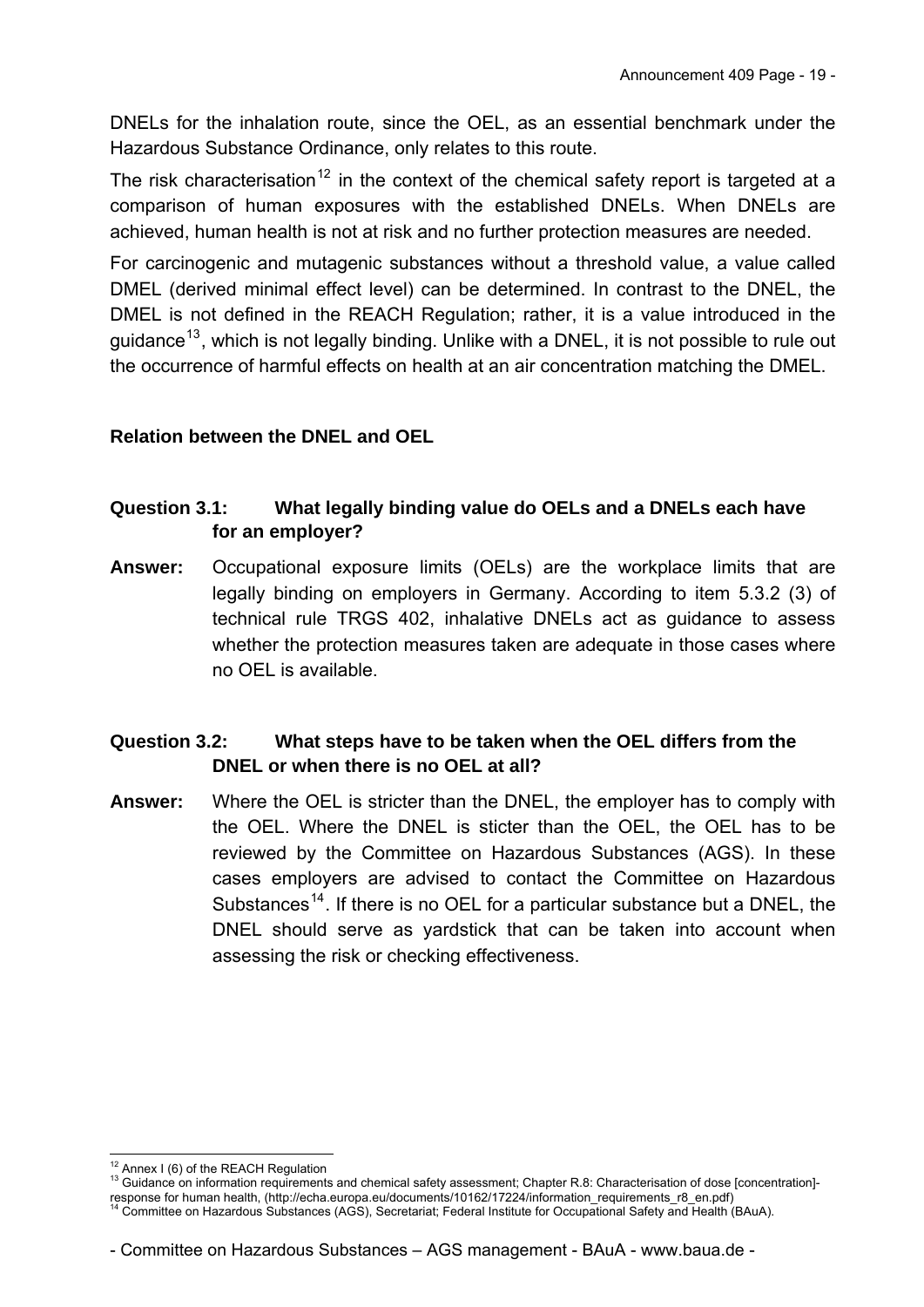#### **Using DMELs**

-

#### **Question 3.3: What does the DMEL mean?**

**Answer:** A DMEL indicates the air concentration of a substance at which it is assumed that only a very small probability exists of developing cancer. The level of this probability must be known in order to be able to apply a DMEL.

> However, no binding level for the cancer risk to which the DMEL is supposed to relate has yet been specified. The corresponding guidance only reports risk values from various countries. It remains up to the manufacturer or importer to decide which risk value to use as a basis for the DMEL.<sup>[10](#page-13-2)</sup>

> If no information is provided in the eSDS on the level of the risk linked to the DMEL, the employer must request the corresponding information from the manufacturer or importer in order to learn what level of protection is achieved with the risk management measures described in the eSDS.

# **Question 3.4: What legally binding value does a DMEL have for the employer?**

**Answer:** A DMEL is not legally binding for the employer. It can be used for the risk assessment in connection with the underlying risk and the associated risk management measures (see questions 3.6 and 3.7).

## **Question 3.5: Does German hazardous-substances legislation include values comparable to the DMEL?**

**Answer:** A concept is described in Announcement on Hazardous Substances 910<sup>[15](#page-19-0)</sup> (Announcement 910) that includes values that are comparable to the DMEL. The application of this concept is regulated in technical rule TRGS 400.

> The acceptable concentrations laid down in Announcement 910 correspond, at present, to a risk of 4:10,000. From 2018 at the latest it is planned to reduce the value to 4:100,000. Within the framework of the concept set out in Announcement 910, it should be taken into account that accordingly graduated measures are assigned to the exposure ranges.

<span id="page-19-0"></span><sup>&</sup>lt;sup>15</sup> Announcement on Hazardous Substances 910: Risk figures and exposure-risk relationships in activities involving carcinogenic hazardous substances; http://www.baua.de/en/Topics-from-A-to-Z/Hazardous-Substances/TRGS/pdf/Announcement-910.pdf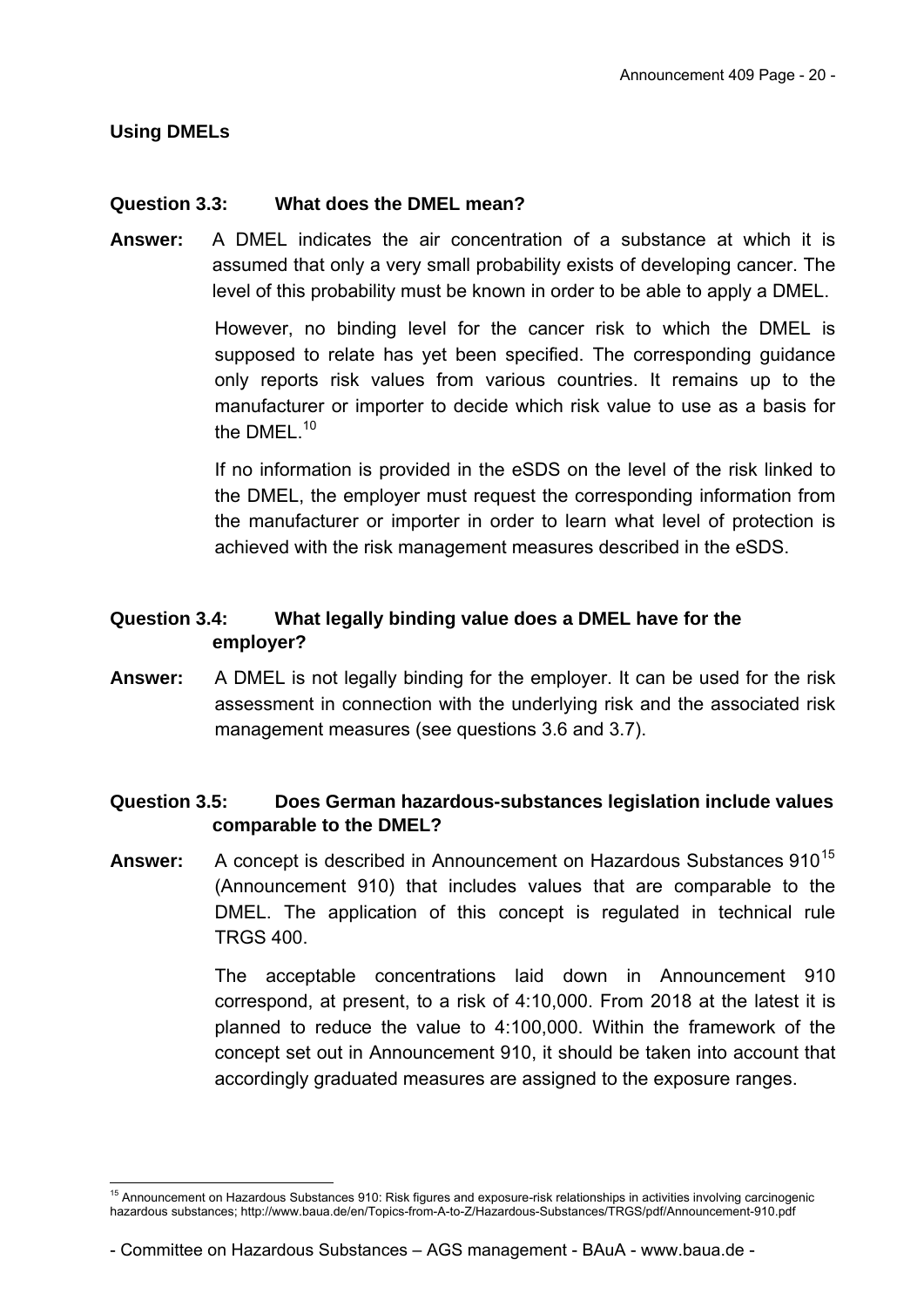#### **Question 3.6: How can the DMEL, together with the associated risk figure, be used in the risk assessment?**

**Answer:** For substances that are listed in Announcement 910, only the values published in the Announcement – and not the DMEL – should be used.

> For substances not included in Announcement 910, the risk-based concept in the German hazardous-substances legislation for carcinogenic substances can be used. Here, the risk figure on which the DMEL is based is compared with the two risk figures according to the risk concept.

> This can be used to derive the additional measures that are necessary for the corresponding risk area within the framework of the graduated measures concept. This includes in particular the further minimisation of exposure, unless the associated risk is below the acceptable risk.

> If the risk figure on which the DMEL is based is not known, the DMEL cannot be used for the risk assessment.

# **Question 3.7: Are the risk management measures set out in the SDS, which are supposed to guarantee compliance with a DMEL, sufficient?**

**Answer:** The employer can expect this to be the case if the DMEL is less than or equal to the acceptable concentration in Announcement 910.

> For substances not listed in Announcement 910, the risk connected with the stated DMEL must be determined. If the risk is less than or equal to the acceptable risk, the measures stated in the exposure scenario are sufficient. In both cases, the employer must check whether measures that are necessary even below the acceptable concentration based on the graduated measures concept set out in Announcement 910 should be taken in addition to the risk management measures. Furthermore, the prioritisation of the protective measures according to the Hazardous Substances Ordinance must be observed.

# **4 Risk management measures according to the safety data sheet vs. protection measures according to the risk assessment**

Both the REACH Regulation and the Hazardous Substances Ordinance require downstream users and employers to take risk management measures or protection measures respectively. This chapter indicates how the obligations from the two legal areas can be reconciled.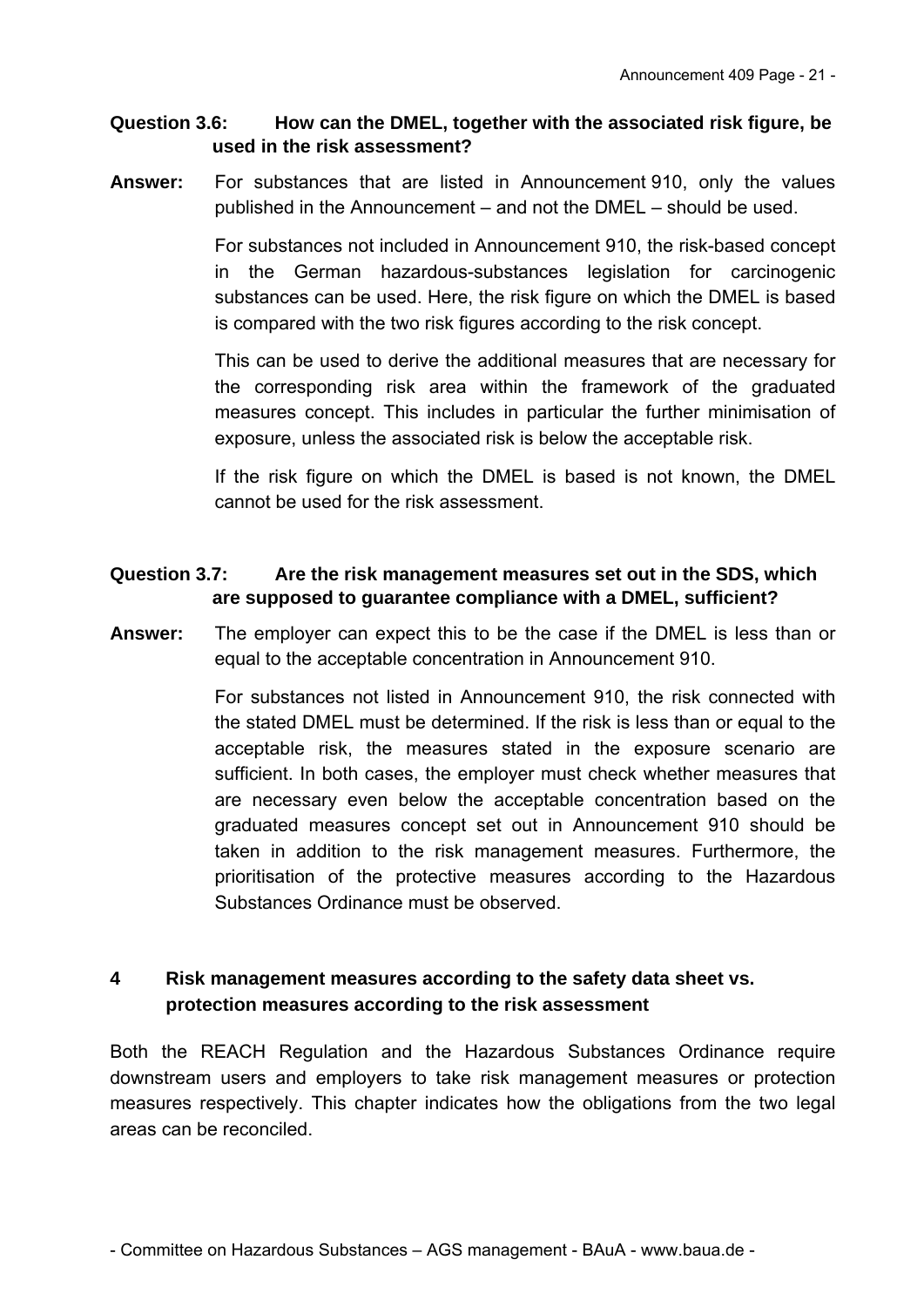It should be noted that the requirements of the REACH Regulation also touch on other legal areas such as consumer protection, and notably environmental protection. The present catalogue of questions covers only occupational health and safety issues.

#### **Requirements under the REACH Regulation:**

Once the downstream user is satisfied that his uses are covered by the identified uses in the safety data sheet or exposure scenario for the substance in question, he has to comply with the risk management measures outlined there or with the established DNELs. If his uses are not covered, he is obliged to check whether he has to prepare a chemical safety report for the uses that are outside the conditions described in the exposure scenario (Article 37 (4)).

If the downstream user who uses a substance or mixture calls into question the appropriateness of the risk management measures described in the safety data sheet for an identified use, he has to pass on that information to the next actor up the supply chain. (Article 34).

#### **Requirements under the Hazardous Substances Ordinance:**

The requirement of the Hazardous Substances Ordinance to conduct a risk assessment including an effectiveness check of the protection measures taken implies an obligation on the part of an employer, on adopting the risk management measures from the safety data sheet, to assess their appropriateness and to check their effectiveness. In doing so he must compare the conditions that formed the basis for the defined measures with the conditions of his intended use.

## **Question 4.1: Must an existing risk assessment be reviewed after receiving an eSDS?**

**Answer:** The risk assessment has to be updated whenever new information so requires. New information supplied in the context of an eSDS may constitute, in particular, DNELs and risk management measures (see Item 2). The risk assessment needs not to be updated when the risk management measures are consistent with the measures currently taken.

# **Question 4.2: What does the employer have to do if the risk management measures according to the eSDS do not conform to the protection measures according to the existing risk assessment?**

**Answer:** In this case the risk assessment has to be reviewed with a view to deciding whether the current protection measures can be maintained or whether they have to be adapted.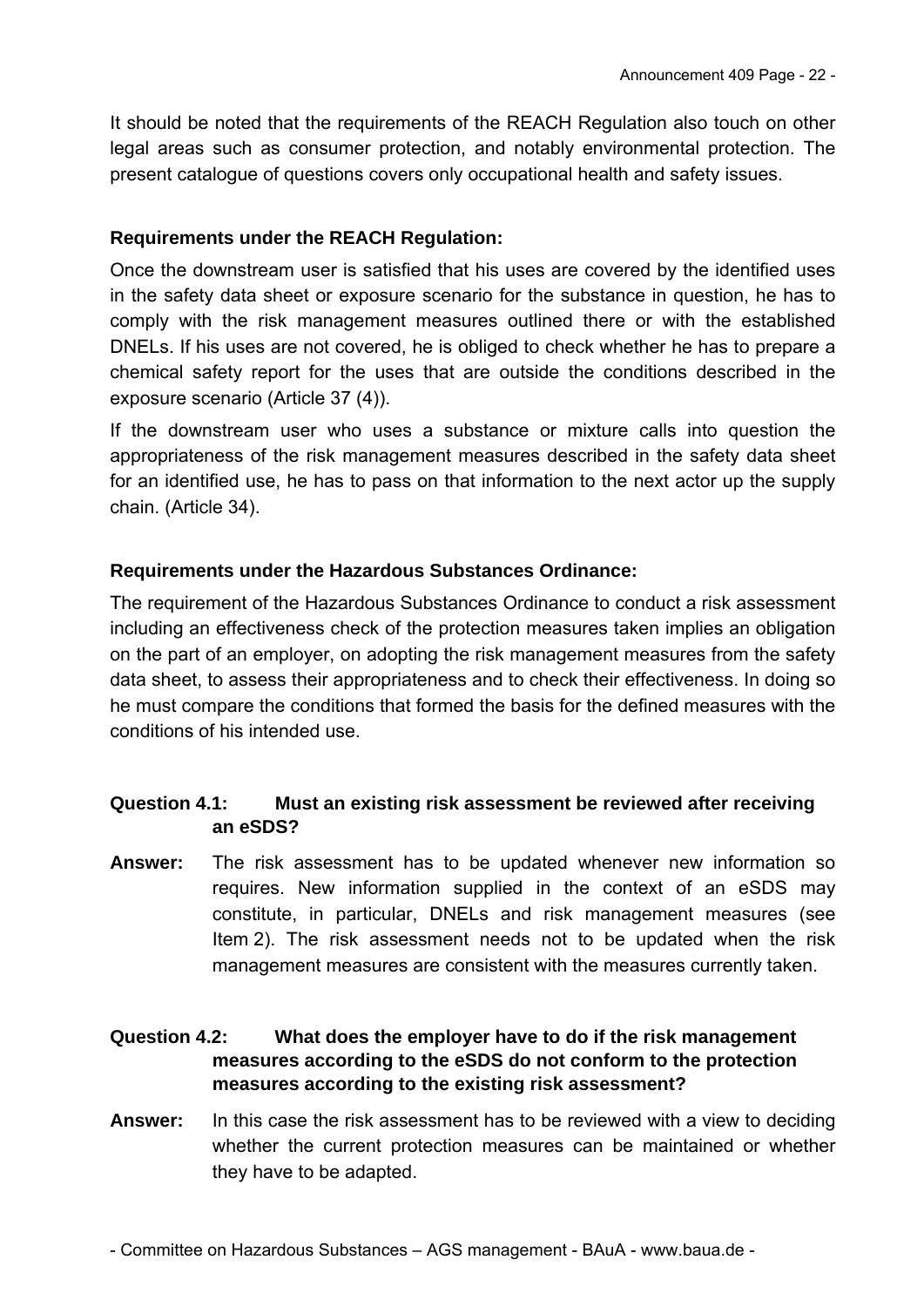Depending on the situation, different aspects have to be taken into account in the review.

# *Case 1: An OEL or process and substance-specific criteria are in place for the substance used*

Current protection measures can be maintained in principle if they ensure compliance with the OEL or the process and substance-specific criteria.

If the eSDS specifies a DNEL below the OEL or the exposure levels achieved through the process and substance-specific criteria, the Committee on Hazardous Substances should be informed for the purpose of reviewing the situation.

# *Case 2: There are no OELs and no process and substance-specific criteria for the substance used and the substance is not a category 1A or 1B carcinogen*

The first step should be to check the effectiveness of the protection measures applied so far. If these measures guarantee compliance with the DNEL, there is no need to adjust them. In this case a note should be added to the documentation of the risk assessment stating that the effectiveness was checked (according to technical rule TRGS 402) by using the DNEL as a benchmark.

If the protection measures do not guarantee compliance with the DNEL, the risk assessment has to be updated. In doing so, the employer should be guided by the risk management measures specified in the eSDS so as to achieve compliance with the DNEL. In this case a note must be added to the documentation of the risk assessment stating that the effectiveness was checked (according to technical rule TRGS 402) by using the DNEL as a benchmark.

# *Case 3: There is neither a process and substance-specific criterion nor an OEL for the substance used and it is a category 1A or 1B carcinogen*

If a DMEL is stated for the substance in the eSDS, the effectiveness of the protection measures so far applied (including the measures according to Announcement 910) should be checked.

For substances listed in Announcement 910 and whose acceptable concentration is not met, the previous measures can be maintained (see Question 3.6).

If no DMEL is stated in the eSDS, the protective measures so far applied under the Hazardous Substances Ordinance must generally be maintained.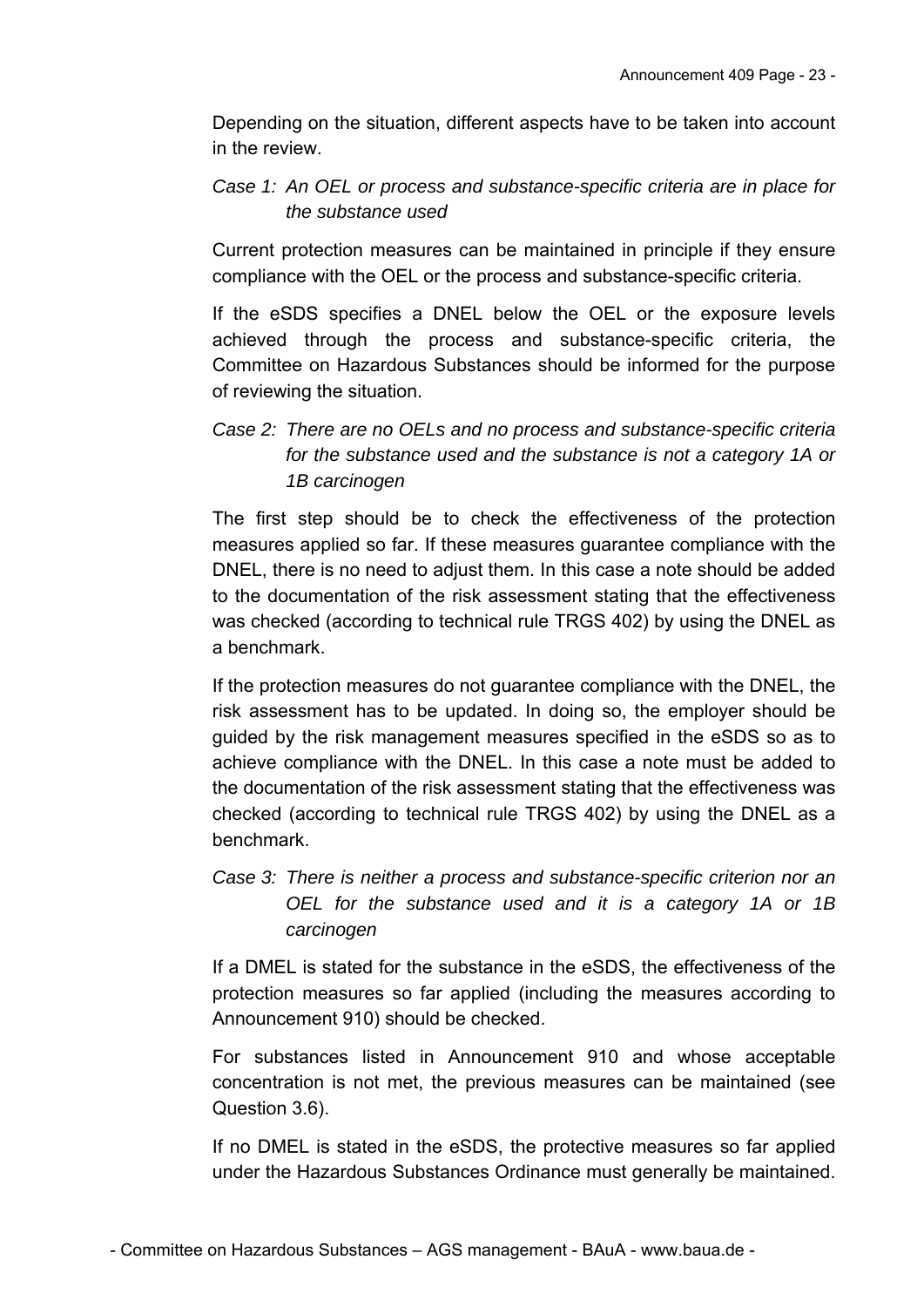In the process, the rule on the minimisation of risk according to the Hazardous Substances Ordinance must always be observed.

# **Question 4.3: Is it permitted to implement protection measures that deviate from the risk management measures described in the eSDS?**

**Answer:** Yes. This is possible both in the context of the Hazardous Substances Ordinance and in the context of REACH. The effectiveness and prioritisation of such measures has to be checked and documented in connection with the risk assessment.

> When protection measures for the use of a substance on its own or in a mixture deviate from the risk management measures described in the exposure scenario, obligations may arise under REACH. However, the mere deviation from the exposure scenario in itself does not automatically entail an obligation under REACH to prepare a separate chemical safety report (see also Question 2.4).

> For further comments reference is made to the ECHA guidance "Guidance for Downstream Users"<sup>[2](#page-5-2)</sup> and to REACH Info 5 of the Federal Institute for Occupational Safety and Health (BAuA) (Rights and Obligations of Downstream Users under REACH)<sup>[16](#page-23-0)</sup>.

> If an effectiveness check carried out according to the Hazardous Substances Ordinance reveals that the risk management measures specified in the eSDS do not suffice or are not necessary to ensure the achievement of the DNEL, the downstream user is obliged<sup>[17](#page-23-1)</sup> to (informally) inform the supplier of this. The employer must then take the measures specified in their risk assessment with regard to handling.

## **Question 4.4: Has the prioritisation of the protective measures been taken into consideration for the risk management measures in the eSDS?**

**Answer:** The employer cannot automatically assume this. Before adopting the risk management measures conveyed in the eSDS, they must check whether the prioritisation of the protective measures has been taken into consideration.

> If the use of respiratory protection is stated as part of the risk management measures, the employer also cannot assume that the air concentration in the workplace falls below the associated DNEL or DMEL.

<sup>-</sup><sup>16</sup> http://www.baua.de/de/Publikationen/Broschueren/REACH-Info/REACH-Info-05.html 17 according to Article 34 subparagraph b) of the REACH Regulation

<span id="page-23-1"></span><span id="page-23-0"></span>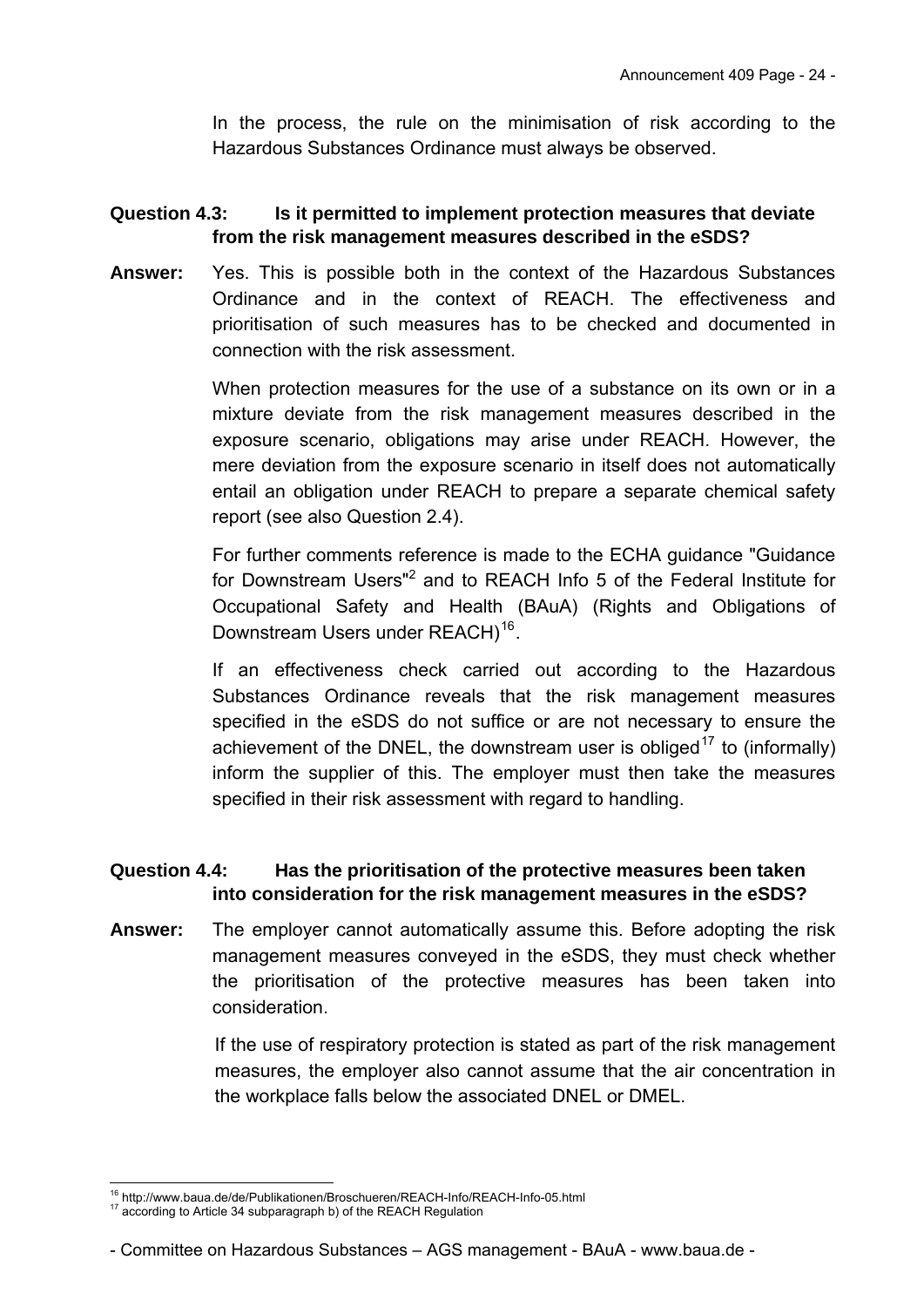# **5 Additional information under REACH**

Apart from the safety data sheet, REACH requires additional information that may also be relevant for safety and health at the workplace. This includes, for instance, the information requirements under Articles 32 and 33 (1) of the REACH Regulation. These Articles refer to the supplier's duty to communicate information in cases where a safety data sheet is not required.

For these cases Article 32 states that the supplier has to provide the recipient with the following information for which no specific format is required:

- $-$  information as to whether the substance is subject to authorisation and details of any restriction of the substance,
- any other available and relevant information concerning appropriate risk management measures,
- $-$  and, in addition, the registration number, if available.

Article 33 (1) regulates the communication of information for certain substances in articles.

# **Question 5.1: For what kind of hazardous substances will the employer in future receive "any available and relevant information" according to Article 32 of the REACH Regulation?**

**Answer:** The employer can, for instance, expect information on dangerous substances that are not hazardous substances within the meaning of the Chemicals Act, such as asphyxiant gases or cryogenic substances. Moreover, information needs to be supplied for substances that were not tested (and hence not classified as dangerous, if appropriate) for the sole reason that the person responsible for placing the substance on the market assumes the presence of certain operational conditions and risk management measures. The supplier/distributor has to communicate such assumptions.

# **Question 5.2: Which information according to Article 32 of the REACH Regulation can be used for the risk assessment, and which not?**

**Answer:** Based on Article 32 of the REACH Regulation the employer receives information on the substance's properties that call for risk management measures. Information on substitution possibilities cannot be expected. References to substitution possibilities and authorisation requirements may also be relevant for the risk assessment.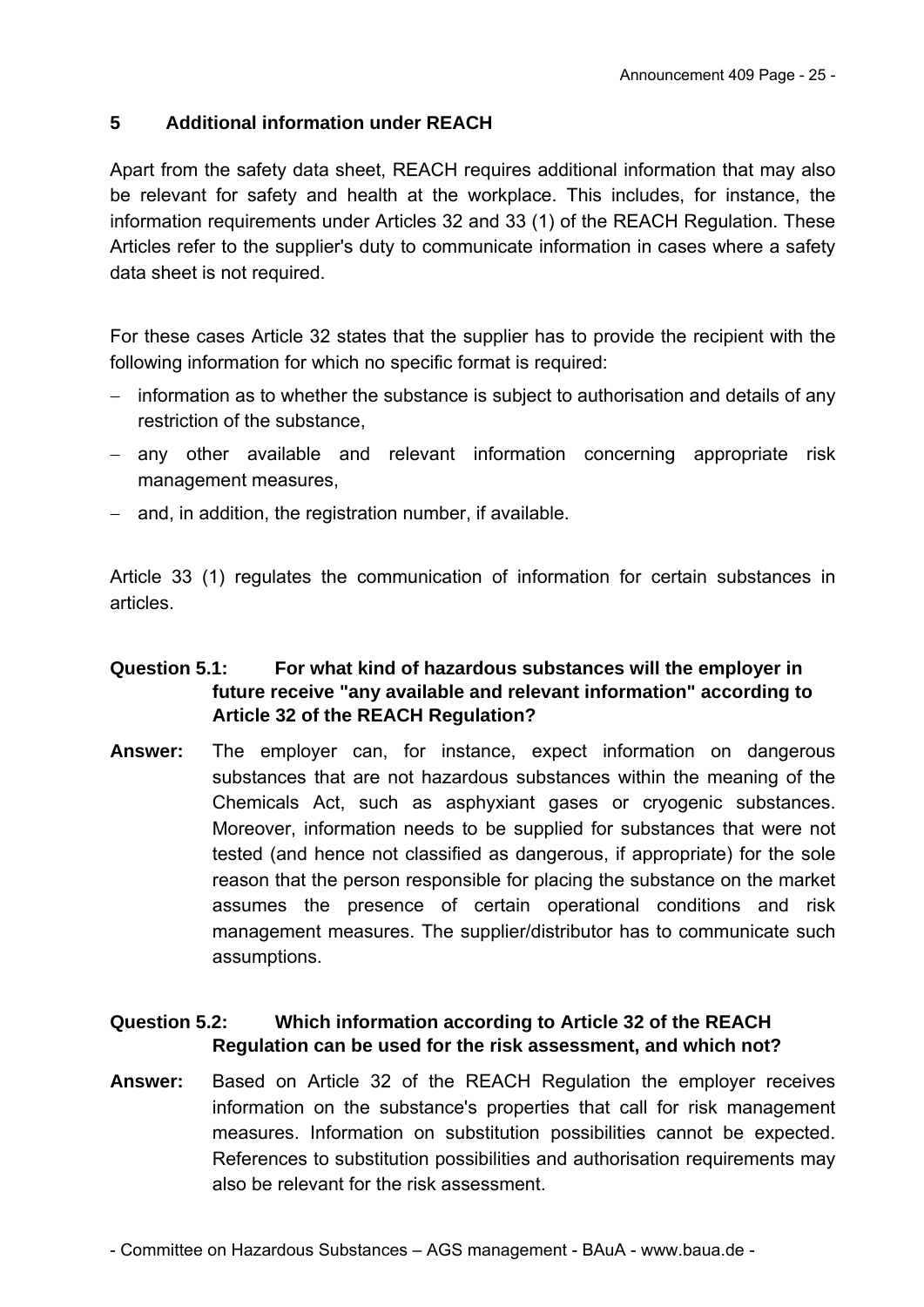The communication of information under Article 32 of the REACH Regulation is an implicit confirmation for the employer that the substance in question is not a substance to be classified as dangerous according to the applicable classification criteria nor a dangerous mixture within the meaning of section 3a of the Chemicals Act.

## **Question 5.3: What does "waiving" mean?**

- **Answer:** The REACH Regulation provides for possibilities of refraining from testing certain substance properties. In the REACH terminology this is called waiving. Under the specified conditions testing may be waived if:
	- the substance is placed on the market in quantities of  $\leq$  10 t/a per manufacturer or importer provided nothing indicates that it may constitute a substantial risk to human health or the environment, or
	- testing is scientifically or technically not necessary or not possible, or
	- exposure to this substance can be ruled out.

# **Question 5.4: What consequences does it have for employers when waiving is indicated in the eSDS or in information according to Article 32 of the REACH Regulation?**

- **Answer:** An indication of waiving according to Annex XI section 3 of the REACH Regulation tells the employer that certain properties of the substance were not tested because the person responsible for placing it on the market
	- found only insignificant exposure for the intended uses that was clearly below the derived DNEL or PNEC, or
	- demonstrated strictly controlled conditions of use as required according to the specific rules for transported isolated intermediates (i.a. contained systems), and
	- $-$  demonstrated that  $-$  when incorporated in an article  $-$  the substance is not released during its life-cycle and that exposure is negligible.

In particular, waiving may concern testing for sub-acute toxicity, subchronic toxicity, reproductive toxicity and carcinogenicity, as well as numerous tests for ecotoxicity (especially long-term effects).

When the eSDS or information supplied under 32 of the REACH Regulation indicates waiving, the employer has to respect the operational conditions specified therein. The substance must not be used under different conditions.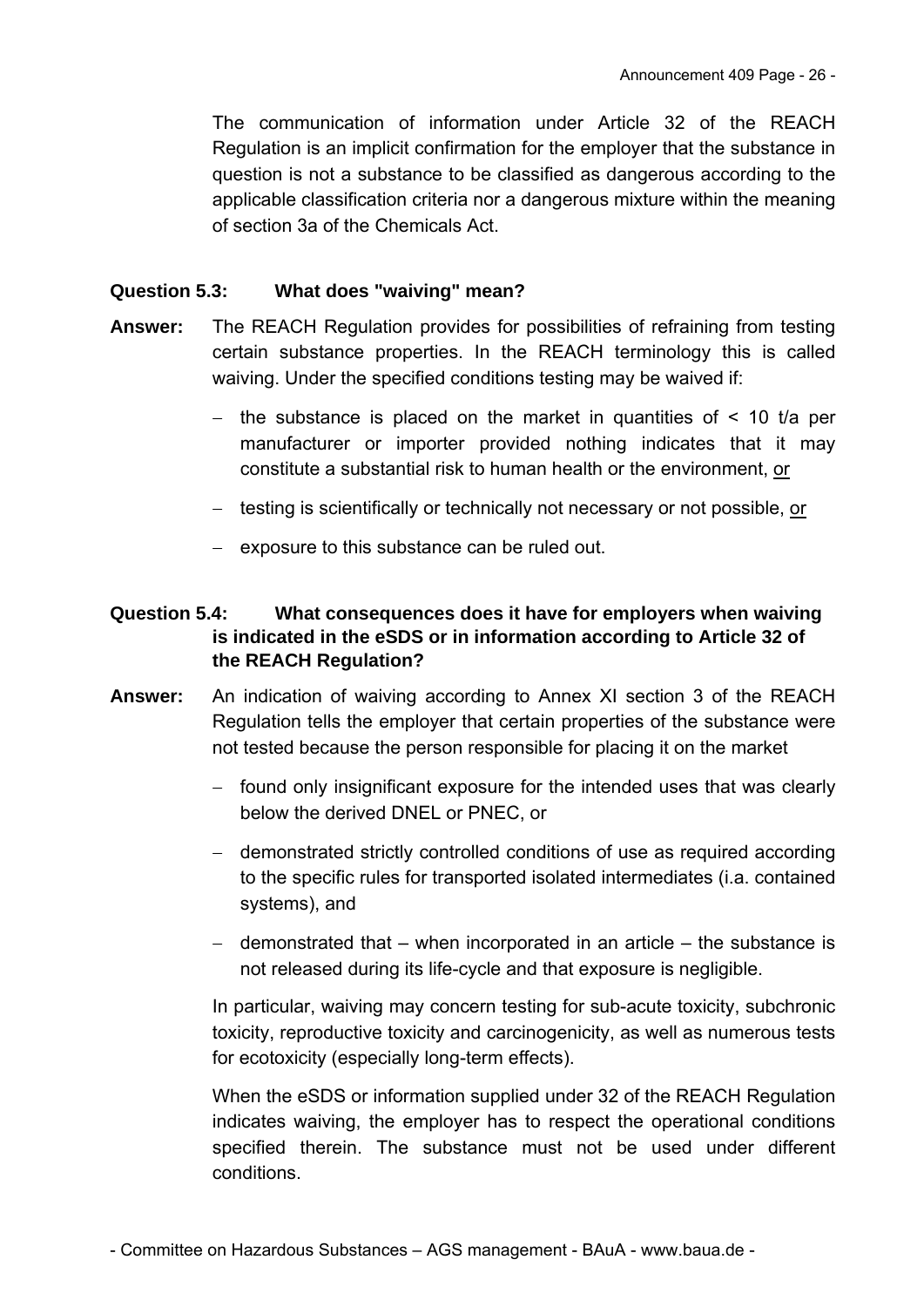# **Question 5.5: What information on articles does the employer receive?**

**Answer:** Under Article 33 of the REACH Regulation the employer receives information on selected substances in articles. This applies only to substances of very high concern in terms of their effects to human health or the environment (Article 57). By means of a specific procedure they are identified as candidates for the authorisation procedure (Article 59) and published in a regularly updated candidate list.  $1$ 

> The supplier (including the distributor) of an article containing a candidate substance in a concentration above 0.1% must routinely inform the recipient thereof. He has to provide sufficient information to allow safe use of the article including, as a minimum, the name of that substance. There is no prescribed format for the communication of such information.

> Irrespective of REACH, the employer, when conducting the risk assessment, continues to be obliged to take into account substances that may be produced or released from articles.

# **6 Authorisation, substitution, restriction**

The authorisation requirement is a new instrument under the REACH Regulation. Substances that are subject to authorisation must not be placed on the market and used unless the use has been authorised by the Commission. Substances that may require authorisation (SVHC: substances of very high concern<sup>[18](#page-26-0)</sup>) are at first placed on a candidate list according to Article 59 of the REACH Regulation and, after an evaluation, included in Annex XIV of the REACH Regulation (List of substances subject to authorisation). CMR substances are typical substances of very high concern.

There are two procedures for the authorisation of substances of very high concern:

- An authorisation is granted if the risk to human health or the environment is adequately controlled. This is normally the case when a threshold has been complied with.
- For substances for which it is not possible to determine a threshold and for substances with PBT or vPvB properties an authorisation may only be granted if the socio-economic benefit outweighs the risks and there are no suitable alternative substances or technologies.

The authorisation requirement is different from the restriction process according to Title VIII of the REACH Regulation. The Restriction Directive 76/769/EC was carried over to the REACH Regulation as of 1 June 2009.

- Committee on Hazardous Substances – AGS management - BAuA - www.baua.de -

<span id="page-26-0"></span> $18$ 18 Note: according to <http://echa.europa.eu/en/candidate-list-table>, the substances on the candidate list are already called "substances of very high concern".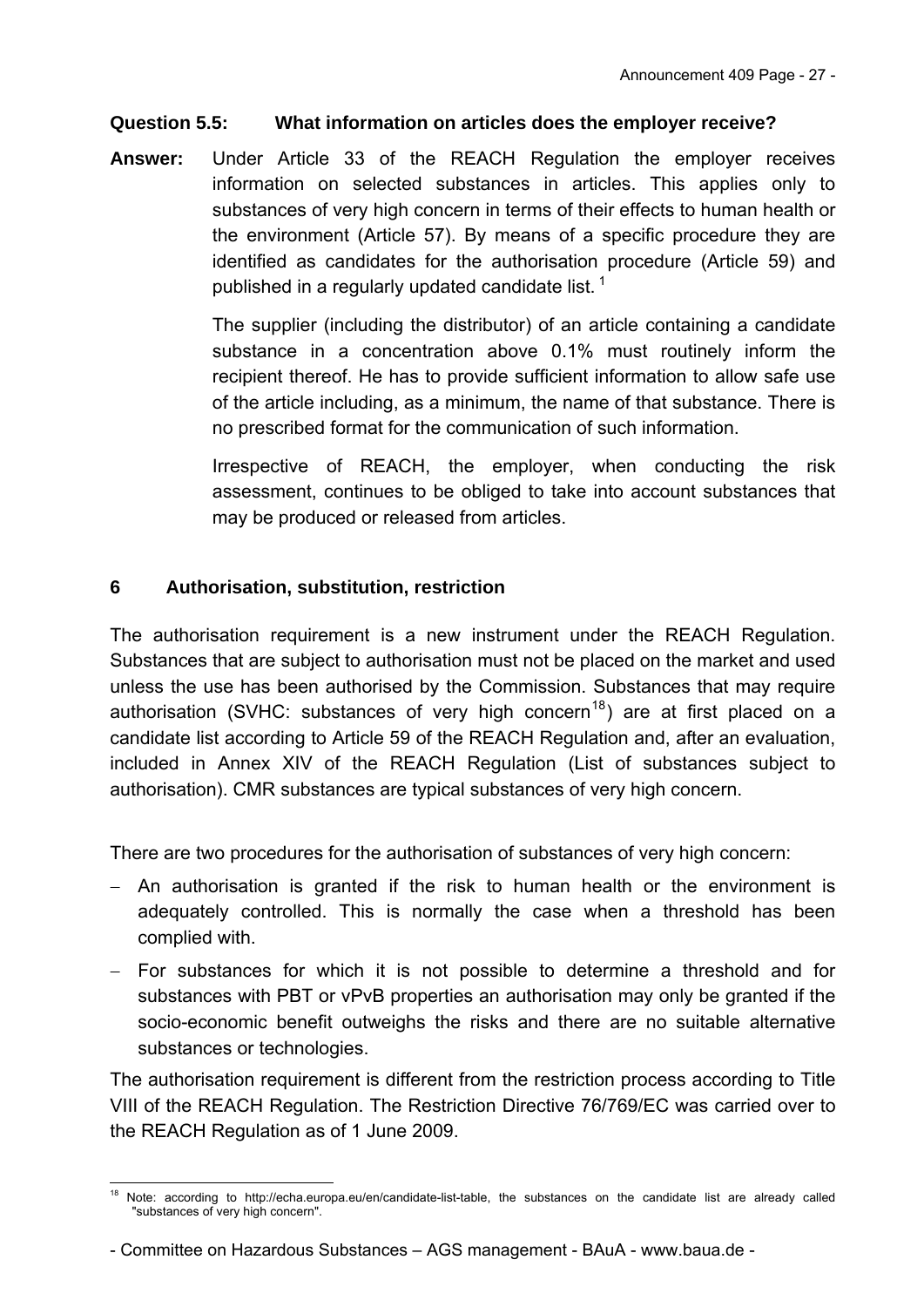#### **Question 6.1: Does the existence of an authorisation under the REACH Regulation render the substitution check according to the Hazardous Substances Ordinance superfluous?**

**Answer:** No, the authorisation of a use under the REACH Regulation does not exempt the employer from conducting a substitution check according to the Hazardous Substances Ordinance in conjunction with technical rule TRGS 600.

> The findings of an authorisation procedure based on a socio-economic analysis must not be automatically adopted; they may, however, provide valuable information for the substitution check according to the Hazardous Substances Ordinance.

> In cases where authorisation is granted because the risk is adequately controlled the requirement of the Hazardous Substances Ordinance to look for a less dangerous alternative is not satisfied. The analysis of alternatives must be conducted parallel to authorisation and needs to be documented.

> Moreover, the REACH Regulation requires users of substances within the terms of the authorisation to notify ECHA (Article 66).

## **Question 6.2: Does the employer have to take additional measures according to the Hazardous Substances Ordinance for substances that are included in the candidate list?**

**Answer:** No. The inclusion of a substance in the candidate list does not entail any additional obligations under the Hazardous Substances Ordinance. However, the user should be aware of the fact that authorisation procedures according to the REACH Regulation may start any time for a substance on the candidate list, with the effect that, at a later stage (the "sunset date"), the use of that substance may no longer be possible or may be possible only under special conditions. The placement of a substance on the candidate list does not allow conclusions as to the date of commencement of an authorisation procedure.

## **Question 6.3: Are uses of a substance which is listed in Annex XIV of the REACH Regulation (List of substances subject to authorisation) permissible?**

**Answer:** This depends on the respective substance-specific date, which is specified in Annex XIV of the REACH Regulation. Up to that date uses are not restricted, but regardless thereof the substitution requirement of the Hazardous Substances Ordinance has to be met. After that date only uses that have been authorised are permissible.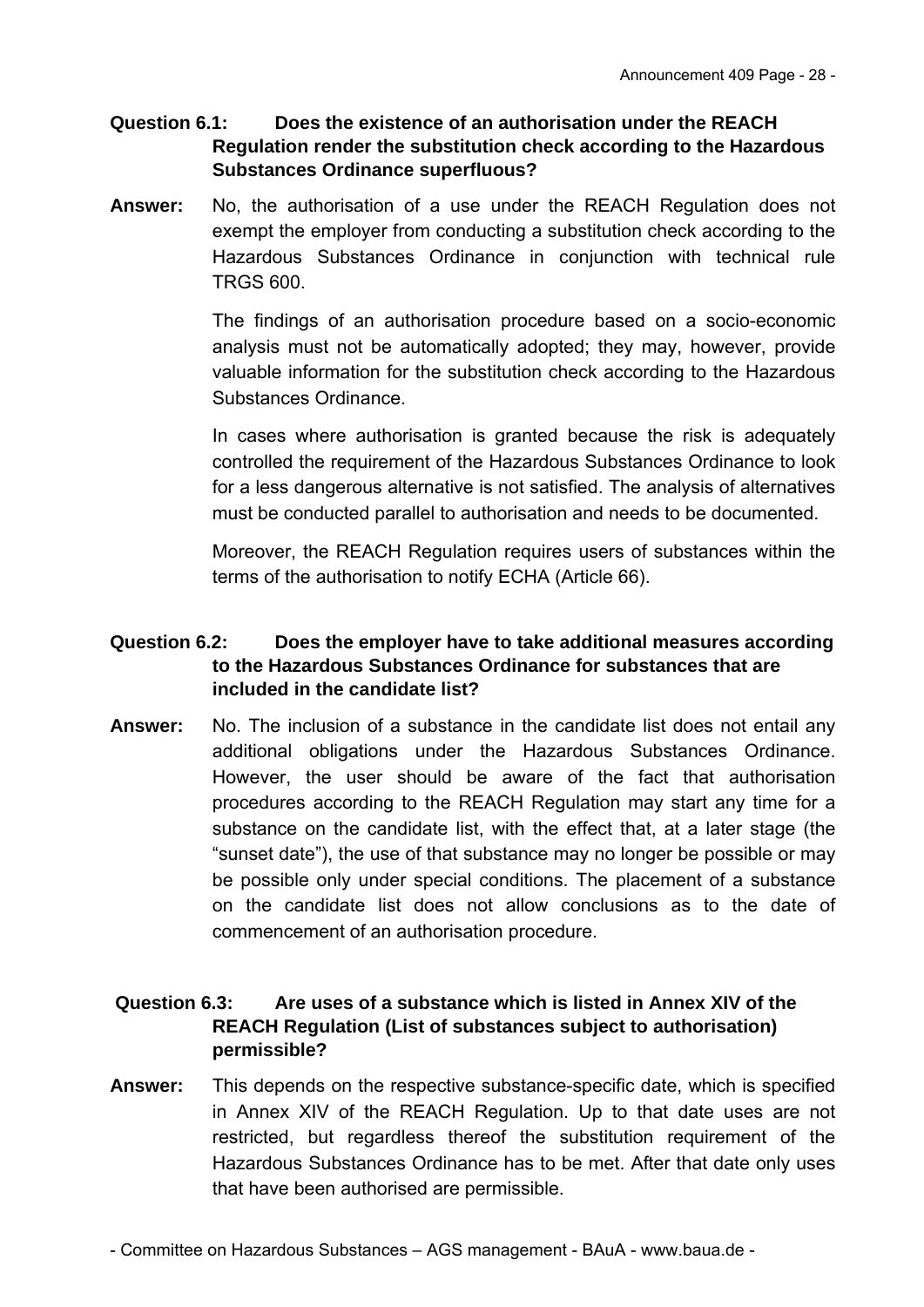Moreover, particular uses of a substance may be exempted from the authorisation requirement. Such exemptions may be subject to special conditions that have to be satisfied (see Article 58 (1)(e) of the REACH Regulation).

# **Question 6.4: What are the obligations of an employer in his role as a downstream user when using an authorised substance?**

**Answer:** A downstream user may use a substance provided that his conditions of use are in accordance with the conditions of the authorisation granted. He has to notify ECHA within three months of this use (Article 66 of the REACH Regulation).

> In addition, he has to ensure that the exposure is reduced to as low a level as is technically and practically possible (Article 60 (10) in conjunction with Article 56 (2) of the REACH Regulation). This overlaps with the requirements of the Hazardous Substances Ordinance.

# **Question 6.5: Are uses of a substance which is listed in Annex XIV of the REACH Regulation (Restrictions) permissible?**

**Answer:** Yes, such a substance may be used as long as it complies with the conditions set out in Annex XVII of the REACH Regulation (see Article 67 (1) of the REACH Regulation). Annex XVII of the REACH Regulation reproduces Annex I of the former Restriction Directive 76/769/EC.

> Compliance with the conditions of restriction under the REACH Regulation does not replace the substitution check required under the Hazardous Substances Ordinance.

## **Question 6.6: How does the employer receive information on authorisations and restrictions?**

**Answer:** For substances and mixtures, information on authorisations is communicated through the safety data sheet (section 15) and the label; information on restrictions is provided under section 15 of the SDS. The safety data sheet has to be updated once an authorisation has been granted or refused or a restriction has been imposed.

> For substances and mixtures for which no safety data sheet is needed the supplier has to inform the recipient of any authorisation granted or denied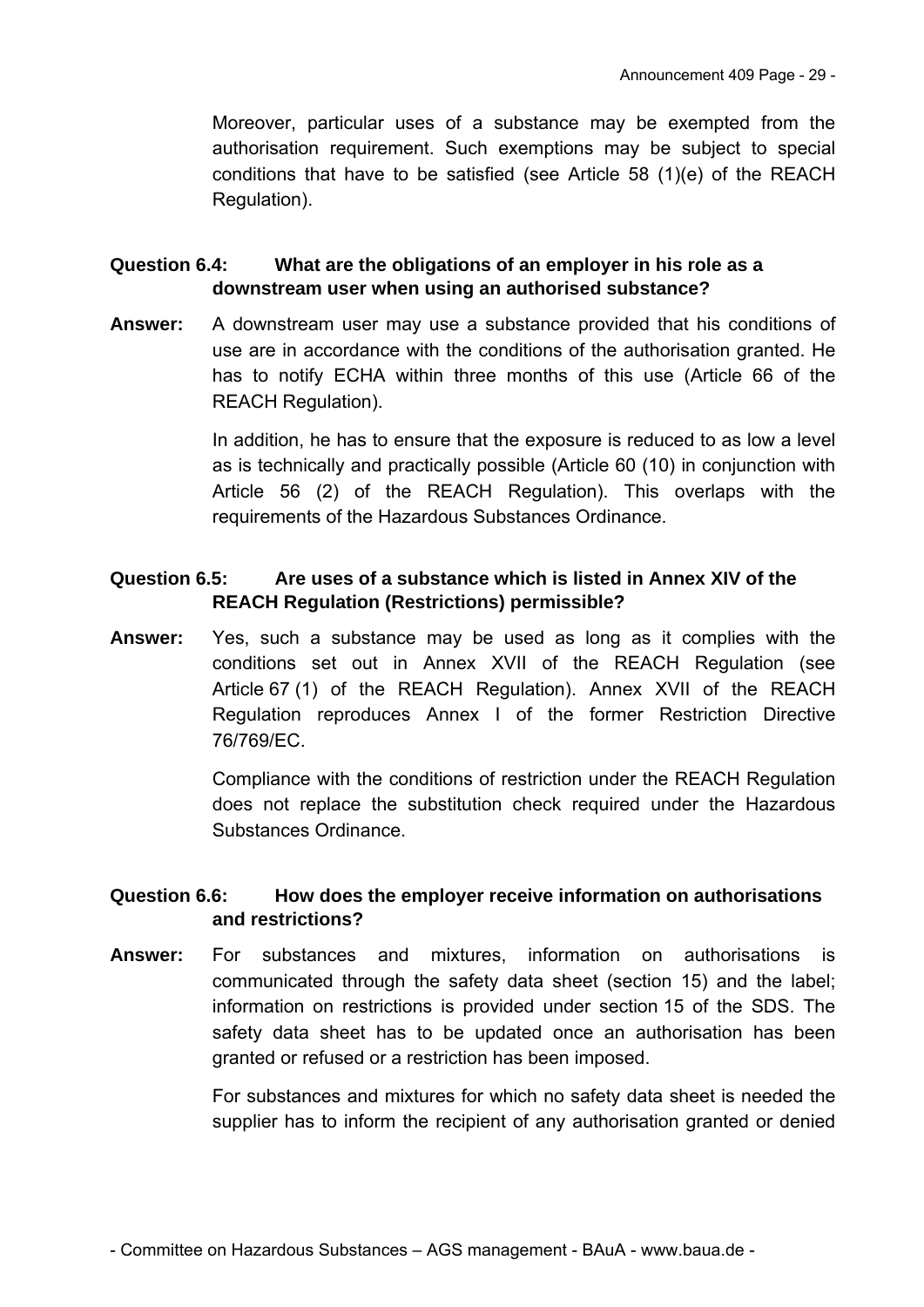and provide details of any restriction imposed<sup>[19](#page-29-0)</sup>. There is no specific format for the information.

The Commission publishes the authorisation number and the reasons for the decision in the Official Journal of the European Union.

<sup>-</sup><sup>19</sup> Article 32 of the REACH Regulation

<span id="page-29-0"></span><sup>-</sup> Committee on Hazardous Substances – AGS management - BAuA - www.baua.de -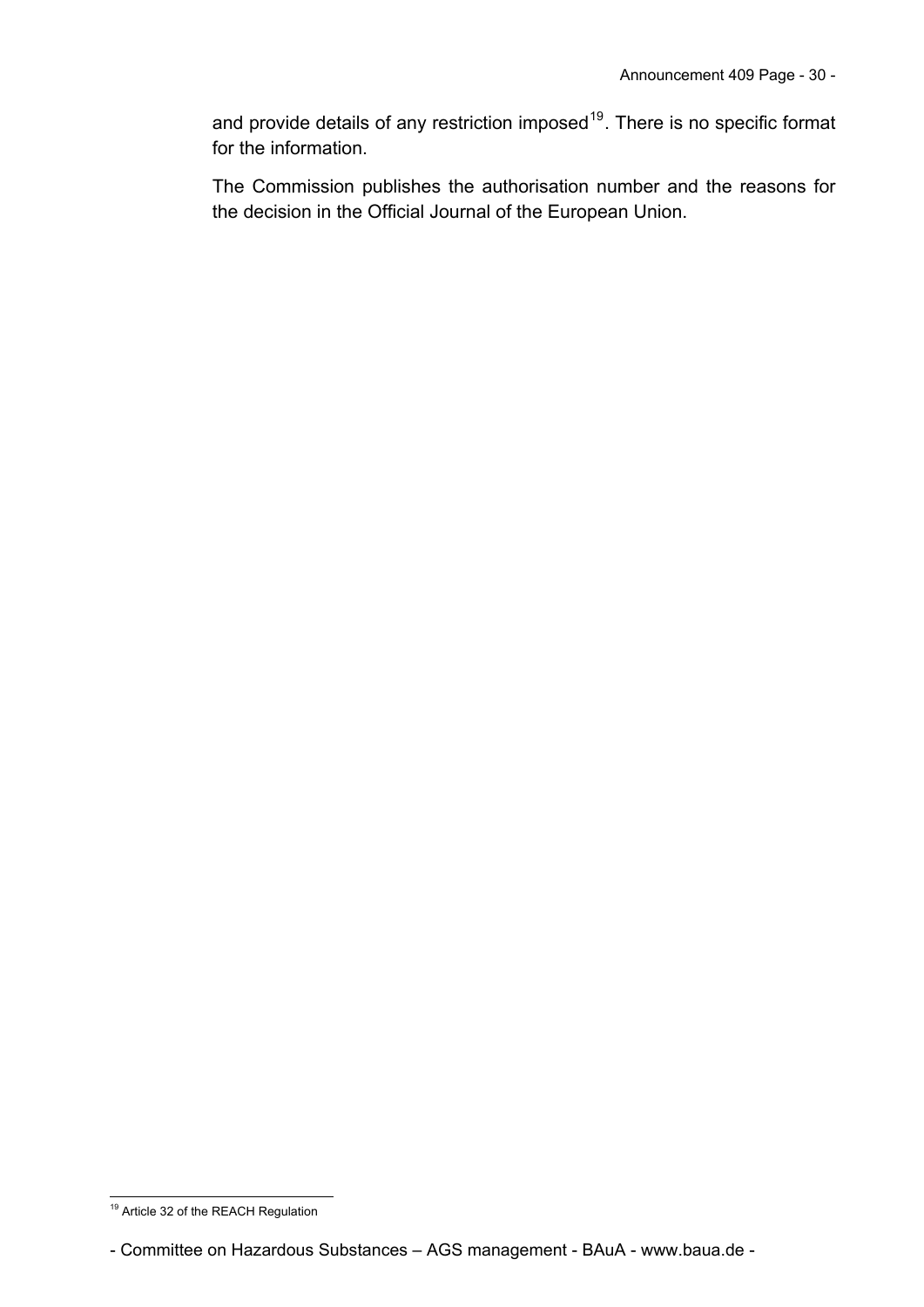# **Annex 1 Abbreviations and definitions**

**OEL:** occupational exposure limit

**Announcement:** Announcement on Hazardous Substances

- **CLP:** Classification, labelling and packaging. Regulation (EC) No. 1272/2008 (CLP Regulation) contains requirements for the classification, labelling and packaging of substances and mixtures, amends and repeals Directives 67/548/EEC and 1999/45/EC, and amends Regulation (EC) No. 1907/2006 (REACH Regulation).
- **CMR:** carcinogenic, mutagenic, reprotoxic
- **DMEL:** Derived Minimal Effect Level
- **DNEL:** Derived No Effect Level
- **ECHA:** European Chemicals Agency
- **Import:** the physical introduction into the customs territory of the Community (REACH Regulation, Article 3 (10).
- **eSDS:** extended safety data sheet
- **extended safety data sheet:** safety data sheet which contains one or more exposure scenarios in an annex.
- **Exposure scenario:** an exposure scenario means the set of conditions that describe how the substance is manufactured or used during its life-cycle and how the manufacturer or importer controls, or recommends downstream users to control, exposures of humans and the environment. This set of conditions includes a description of the risk management measures and the operational conditions that the manufacturer or importer applies or recommends to downstream users.
- **Distributor:** any natural or legal person established within the Community, including a retailer, who only stores and places on the market a substance as such or in a mixture, for third parties. (REACH Regulation, Article 3 (14))
- **Manufacturer:** any natural or legal person established within the Community who manufactures or produces a substance. (REACH Regulation, Article 3 (9))
- **Manufacturing:** production or extraction of substances in the natural state (REACH Regulation, Article 3 (8))
- **Importer:** any natural or legal person established within the Community who is responsible for import. (REACH Regulation, Article 3 (11))
- **Candidate list:** List of substances for inclusion in Annex XIV (keyword: authorisation).
- **Downstream user:** any natural or legal person established within the Community, other than the manufacturer or the importer, who uses a substance, either or its own or in a mixture, in the course of his industrial or professional activities. A distributor or a consumer is not a downstream user. A re-importer exempted pursuant to Article 2 (7)(c) is regarded as a downstream user. (REACH Regulation, Article 3 (13))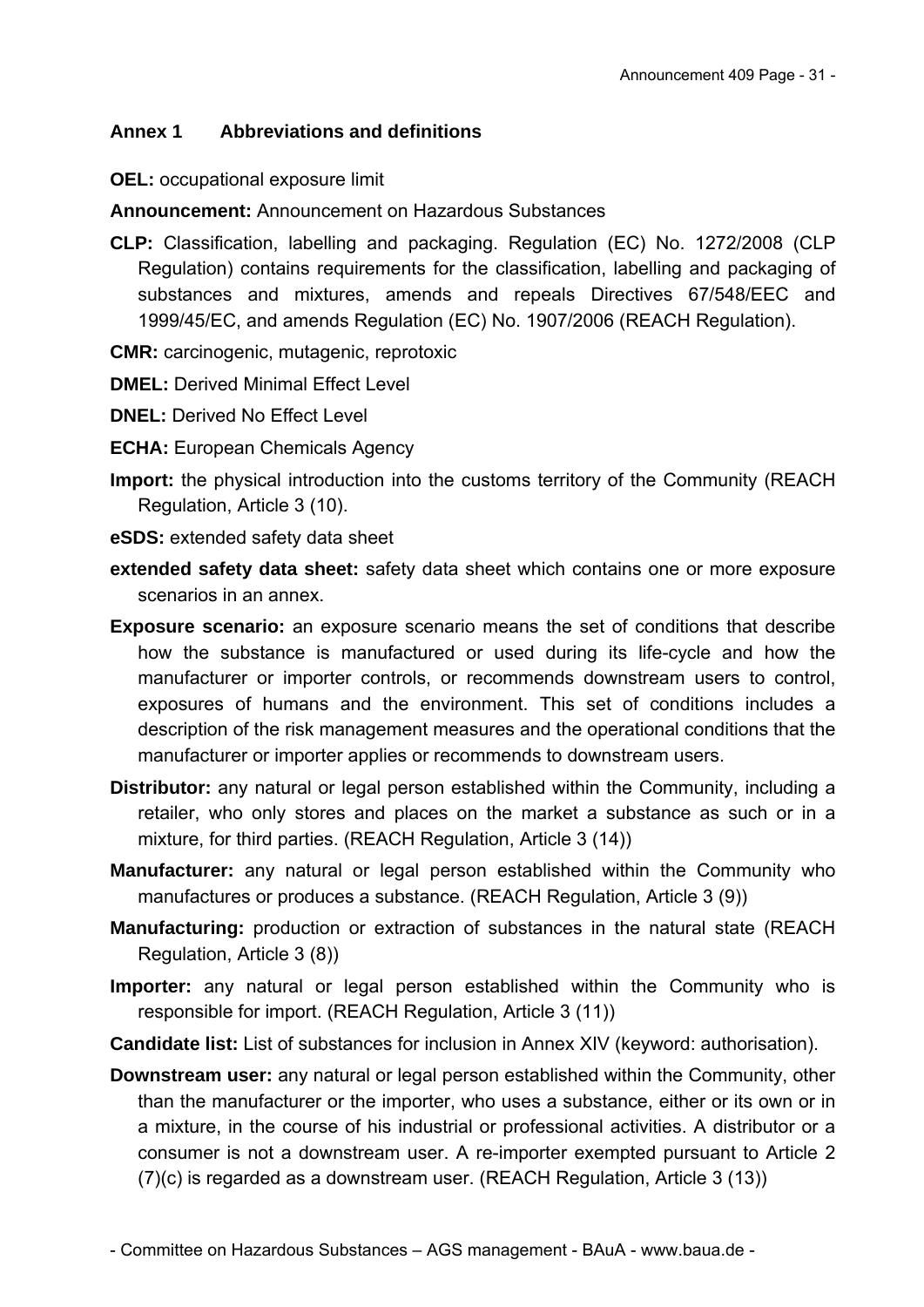- **PBT:** persistent, bioaccumulative, toxic
- **PPE:** personal protective equipment
- **Risk management measures, risk minimisation measures, control measures:** The terms "risk minimisation measures" are "risk management measures" are used synonymously. "Risk management measures" is the term used in the REACH Regulation (see for example Article 3, Definitions, subparagraph 37). This corresponds to the term "control measures" used in the context of the Hazardous Substances Ordinance.
- **RMM:** see risk management measures
- **SDS:** safety data sheet
- **Safety data sheet:** an instrument for transmitting safety information on substances and mixtures, including information from the relevant chemical safety report down the supply chain to the downstream user. It is meant to provide professional users with the necessary information and advice for handling substances and mixtures so that users are able to take the necessary measures relating to the protection of human health and safety at the workplace, and protection of the environment.
- **TRGS:** technical rules for hazardous substances
- **vPvB:** very persistent, very bioaccumulative
- **VSK:** process and substance-specific criteria for the risk assessment as defined in the technical rule TRGS 420
- **Use:** any processing, formulation, consumption, storage, keeping, treatment, filling into containers, transfer from one container to another, mixing, production of an article or any other utilisation (REACH Regulation, Article 3 (24))
- **Identified use:** "identified uses" are uses that are intended by an actor in the supply chain. An exposure scenario always relates to one or more identified uses of a substance or mixture<sup>[20](#page-31-0)</sup>.
- **Waiving:** waiving of testing under specified conditions (REACH Regualtion, Annex XI)

<span id="page-31-0"></span><sup>-</sup> $^{20}$  The description of an identified use may follow the structured descriptor system set out in the guidance to REACH (see FN 8).

<sup>-</sup> Committee on Hazardous Substances – AGS management - BAuA - www.baua.de -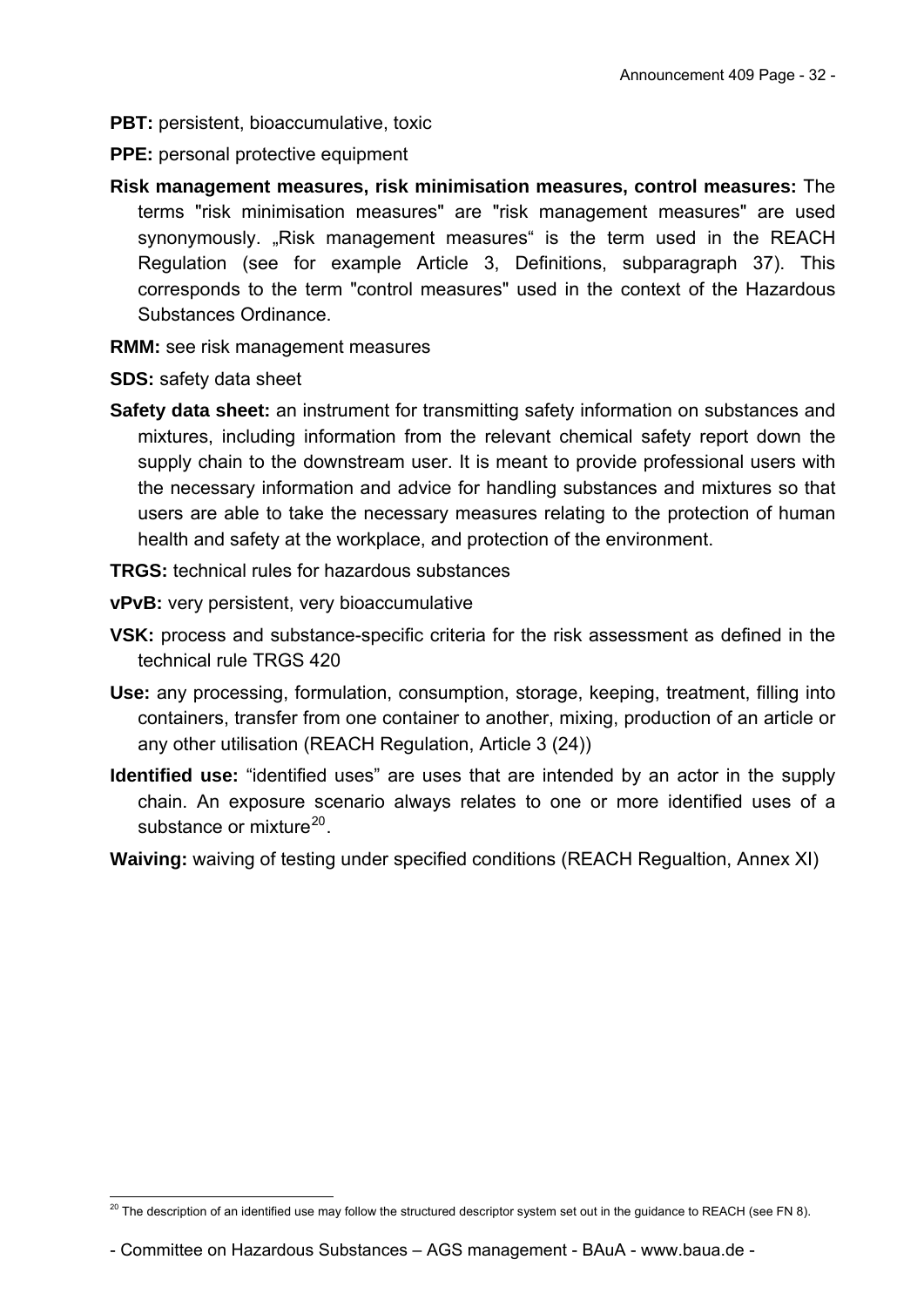# **Annex 2 TRGS 400 checklist for the applicaton of risk assessments supplied with the product according to section 7 (7) of the Hazardous Substances Ordinance, with an additional column "Section in the SDS or ES"**

Items 1 and 2 (a) to (e) in the following table must all be answered with "yes" for the risk assessment supplied with the product to be used as a standardised working procedure according to item 5.2 of technical rule TRGS 400. For any other items which may have been answered with "no" the employer must himself gather information according to item 4 of that technical rule and take it into account when laying down the protection measures.

|                |                                                                                                                                                                         | yes | no | <b>Remarks</b>                                                                                                                                                                                                                                                                                                                                                                                                                                                               | Section in the SDS or ES                                                                                                      |
|----------------|-------------------------------------------------------------------------------------------------------------------------------------------------------------------------|-----|----|------------------------------------------------------------------------------------------------------------------------------------------------------------------------------------------------------------------------------------------------------------------------------------------------------------------------------------------------------------------------------------------------------------------------------------------------------------------------------|-------------------------------------------------------------------------------------------------------------------------------|
| $\mathbf{1}$   | Are activities conducted<br>in accordance with the<br>information and<br>stipulations given by<br>the manu-<br>facturer/person placing<br>the product on the<br>market? |     |    | If no, an independent risk<br>assessment must be con-<br>ducted by the employer.                                                                                                                                                                                                                                                                                                                                                                                             | SDS: 1.2 Use: Product<br>information<br>ES: 2 Description of<br>activities/process(es)<br>covered in the exposure<br>scenario |
| $\overline{2}$ | Does the risk<br>assessment supplied<br>with the product contain<br>information of the<br>following points:                                                             |     |    |                                                                                                                                                                                                                                                                                                                                                                                                                                                                              |                                                                                                                               |
|                | a. dangerous properties<br>of the substances or<br>mixtures                                                                                                             |     |    | Is information given on the<br>classification and labelling<br>(R/S phrases and danger<br>symbols) of the product and<br>its constituents?<br>Are indications given as to<br>whether risks can be<br>expected which go beyond<br>the labelling? Item 4.2 (7) of<br>TRGS 400 applies<br>accordingly.<br>If there is a lack of checks or<br>assessments, have the<br>dangerous properties of item<br>4.2 (8) been assumed for the<br>recommendation of<br>protection measures? | SDS: 2 Hazard identi-<br>fication<br>ES: 5 Product specification                                                              |
|                | b. occupational<br>exposure limits<br>(OEL) and biological<br>limit values (BLV)                                                                                        |     |    | Are the limit values of TRGS<br>900 and 903 respectively given<br>(in the safety data sheet)? This<br>point is not relevant for<br>hazardous substances without<br>OEL or BLV.                                                                                                                                                                                                                                                                                               | SDS: 8 Exposure<br>controls/Personal<br>protection                                                                            |
|                | c. information on<br>health protection<br>and safety from the<br>manufacturer/person<br>placing the product<br>on the market                                            |     |    | Is the safety sheet available?<br>Are details given on the<br>framework conditions for the<br>safe use of the product (e.g.<br>concrete details of personal<br>protective equipment,<br>ventilation)? Note: If there is a                                                                                                                                                                                                                                                    | ES: 8 Risk management<br>measures: occupational<br>measures                                                                   |

- Committee on Hazardous Substances – AGS management - BAuA - www.baua.de -